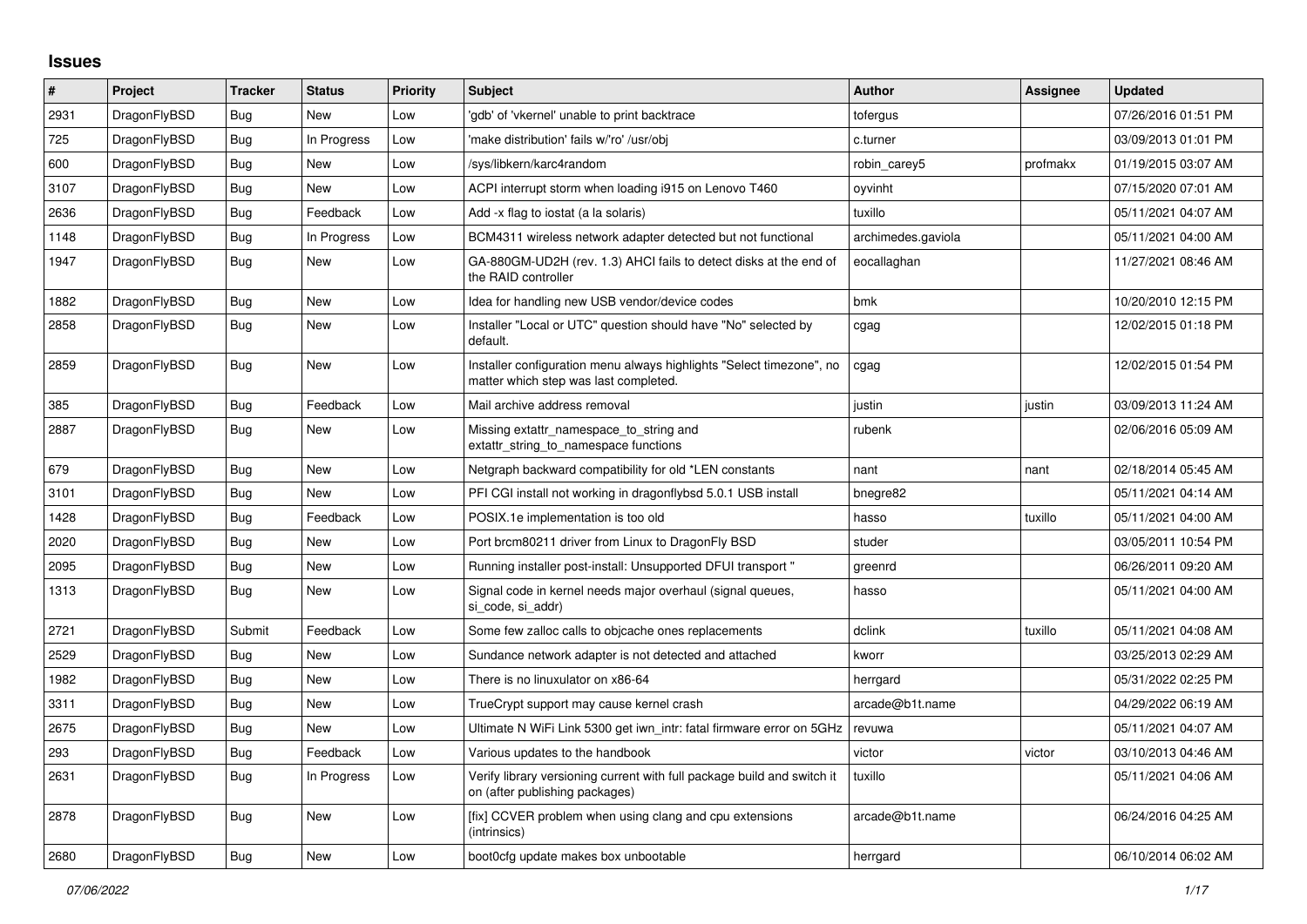| $\vert$ # | Project      | <b>Tracker</b> | <b>Status</b> | <b>Priority</b> | <b>Subject</b>                                                                                   | <b>Author</b>     | Assignee | <b>Updated</b>      |
|-----------|--------------|----------------|---------------|-----------------|--------------------------------------------------------------------------------------------------|-------------------|----------|---------------------|
| 2882      | DragonFlyBSD | Bug            | <b>New</b>    | Low             | bridge sends packets from individual interfaces                                                  | arcade@b1t.name   |          | 01/09/2016 12:43 PM |
| 1127      | DragonFlyBSD | <b>Bug</b>     | Feedback      | Low             | cdrom drive not detected                                                                         | tgr               | corecode | 01/15/2015 08:55 AM |
| 2790      | DragonFlyBSD | Submit         | <b>New</b>    | Low             | filedesc softrefs increment code factoring                                                       | dclink            |          | 02/21/2015 04:00 AM |
| 2552      | DragonFlyBSD | Bug            | <b>New</b>    | Low             | hammer recovery should indicate progress                                                         | phma              |          | 05/03/2013 12:13 AM |
| 1714      | DragonFlyBSD | <b>Bug</b>     | <b>New</b>    | Low             | hwpmc                                                                                            | alexh             | swildner | 08/18/2012 02:03 PM |
| 285       | DragonFlyBSD | <b>Bug</b>     | Feedback      | Low             | interrupt latency with re without ip address configured                                          | thomas.nikolajsen |          | 02/20/2014 10:30 AM |
| 1532      | DragonFlyBSD | <b>Bug</b>     | <b>New</b>    | Low             | jemalloc doesn't work on DragonFly                                                               | hasso             | sjg      | 08/02/2011 01:14 AM |
| 1538      | DragonFlyBSD | Bug            | <b>New</b>    | Low             | mountroot should probe file systems                                                              | corecode          | alexh    | 11/24/2010 06:35 PM |
| 2403      | DragonFlyBSD | Bug            | <b>New</b>    | Low             | newfs -E doesn't handle /dev/serno device names properly                                         | ftigeot           |          | 08/17/2012 05:07 AM |
| 3228      | DragonFlyBSD | Bug            | <b>New</b>    | Low             | pfi_kif_unref: state refcount <= 0 in dmesg                                                      | justin            |          | 03/05/2021 06:39 AM |
| 2877      | DragonFlyBSD | <b>Bug</b>     | <b>New</b>    | Low             | sed fails when working with UTF-8 locale and non-UTF symbols                                     | arcade@b1t.name   |          | 12/30/2015 11:20 AM |
| 2252      | DragonFlyBSD | Bug            | <b>New</b>    | Low             | snd_hda not useable if loaded via /boot/loader.conf                                              | xbit              | swildner | 12/14/2011 12:23 AM |
| 3024      | DragonFlyBSD | Bug            | New           | Low             | sys/dev/netif/wi/if_wi.c:1090]: (style) Redundant condition                                      | dcb               |          | 04/11/2017 11:56 AM |
| 1819      | DragonFlyBSD | <b>Bug</b>     | In Progress   | Low             | truss - Major revamping task list                                                                | tuxillo           | tuxillo  | 11/27/2021 08:45 AM |
| 3132      | DragonFlyBSD | <b>Bug</b>     | New           | Low             | unifdef mined                                                                                    | bcallah           |          | 04/26/2018 08:34 PM |
| 2797      | DragonFlyBSD | <b>Bug</b>     | In Progress   | Low             | vkernels with & without machdep.pmap_mmu_optimize                                                | yellowrabbit2010  |          | 11/27/2021 08:06 AM |
| 2565      | DragonFlyBSD | Bug            | <b>New</b>    | Normal          | "ifconfig ix0 up" panic                                                                          | Itpig402a         |          | 06/03/2013 05:46 AM |
| 2416      | DragonFlyBSD | Bug            | <b>New</b>    | Normal          | ".' entry can be removed on mounted nfs filesystem                                               | ftigeot           | tuxillo  | 06/03/2014 04:40 AM |
| 1990      | DragonFlyBSD | <b>Bug</b>     | <b>New</b>    | Normal          | /mnt too large to mount                                                                          | peur.neu          |          | 02/16/2011 11:24 PM |
| 2835      | DragonFlyBSD | Bug            | New           | Normal          | /usr/include/c++/5.0/bits/c++locale.h likes<br>POSIX_C_SOURCE>=200809                            | davshao           |          | 11/18/2015 03:40 AM |
| 604       | DragonFlyBSD | <b>Bug</b>     | In Progress   | Normal          | 1.8.1-RELEASE - clock runs fast on mainboard ASUS P5A-B                                          | yeti              |          | 05/11/2021 03:55 AM |
| 570       | DragonFlyBSD | <b>Bug</b>     | Feedback      | Normal          | 1.8.x: ACPI problems                                                                             | qhwt+dfly         |          | 06/02/2014 03:45 AM |
| 2652      | DragonFlyBSD | <b>Bug</b>     | New           | Normal          | 189a0ff3761b47  ix: Implement MSI-X support locks up Lenovo<br>S10 Intel Atom n270               | davshao           |          | 05/14/2014 01:55 AM |
| 2107      | DragonFlyBSD | Bug            | <b>New</b>    | Normal          | 2.10.1 sata dvd drive issue                                                                      | ausppc            |          | 07/31/2011 08:41 PM |
| 1293      | DragonFlyBSD | <b>Bug</b>     | <b>New</b>    | Normal          | 2.2.1-REL Installer Request                                                                      | mk                | tuxillo  | 05/11/2021 04:00 AM |
| 2644      | DragonFlyBSD | <b>Bug</b>     | Feedback      | Normal          | 3.6.0-REL trap 9 on boot                                                                         | memmerto          |          | 11/27/2021 08:08 AM |
| 2688      | DragonFlyBSD | <b>Bug</b>     | New           | Normal          | 67613368bdda7 Fix wrong checks for U4B presence Asrock Z77M<br>difficulty detecting USB keyboard | davshao           |          | 06/28/2014 07:08 PM |
| 2138      | DragonFlyBSD | <b>Bug</b>     | New           | Normal          | > 100% CPU usage                                                                                 | robin.carey1      |          | 09/26/2011 12:20 PM |
| 2816      | DragonFlyBSD | <b>Bug</b>     | New           | Normal          | A multitasking process being debugged can get stuck                                              | phma              |          | 05/19/2015 03:57 AM |
| 1181      | DragonFlyBSD | <b>Bug</b>     | In Progress   | Normal          | ACX111 panic                                                                                     | elekktretterr     |          | 05/11/2021 04:00 AM |
| 2568      | DragonFlyBSD | Bug            | New           | Normal          | AHCI panic                                                                                       | josepht           |          | 06/07/2013 05:52 PM |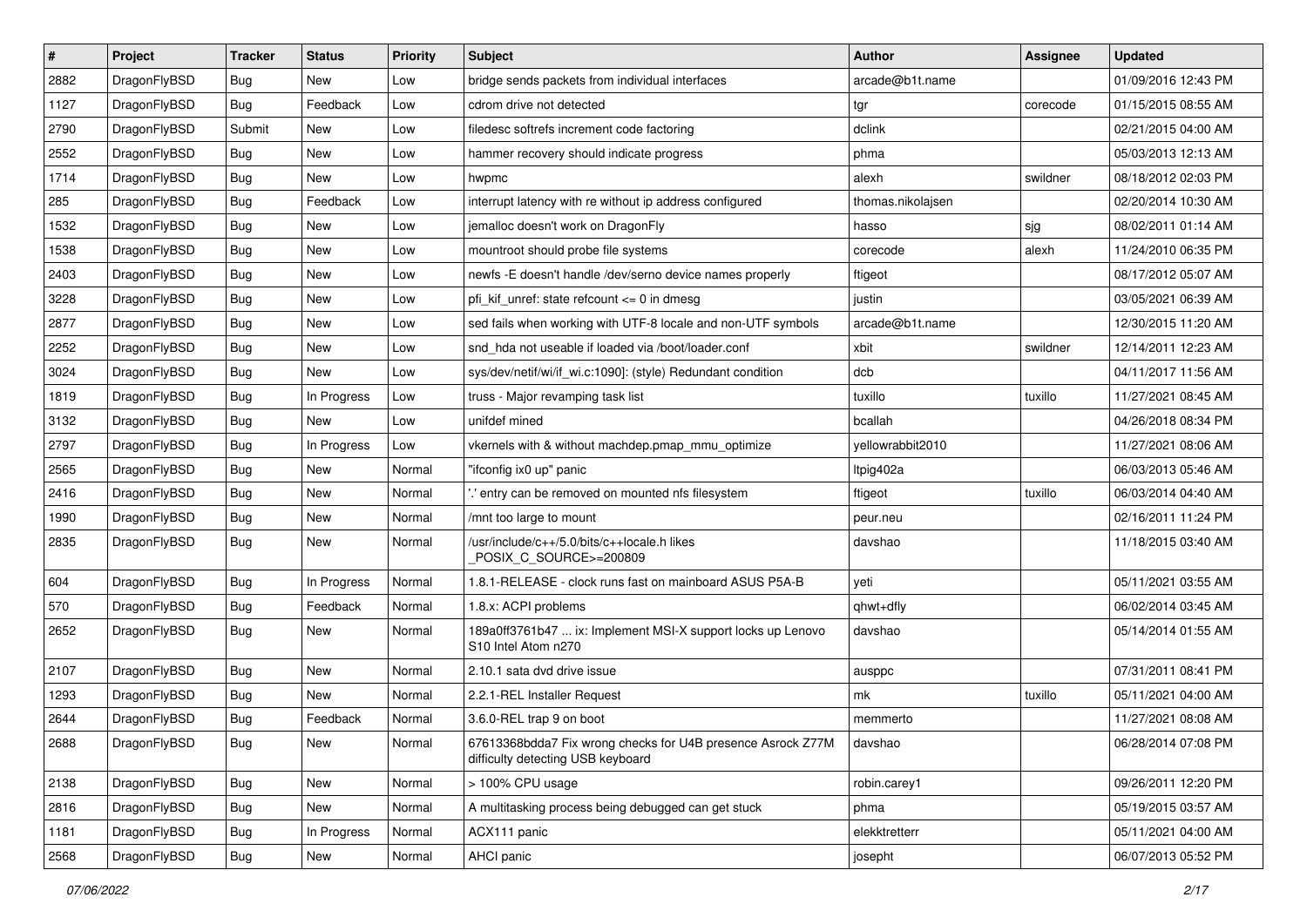| #    | Project      | <b>Tracker</b> | <b>Status</b> | <b>Priority</b> | Subject                                                                                                            | <b>Author</b> | Assignee | <b>Updated</b>      |
|------|--------------|----------------|---------------|-----------------|--------------------------------------------------------------------------------------------------------------------|---------------|----------|---------------------|
| 1923 | DragonFlyBSD | Bug            | New           | Normal          | Abysmal NFS performance with IPv6                                                                                  | ftigeot       |          | 12/05/2010 09:34 PM |
| 1592 | DragonFlyBSD | Bug            | Feedback      | Normal          | AcpiOSUnmapMemory: Warning, deallocation did not track<br>allocation.                                              | eocallaghan   |          | 06/02/2014 07:45 AM |
| 3295 | DragonFlyBSD | Bug            | In Progress   | Normal          | Adapt devel/libvirt for nvmm                                                                                       | tuxillo       | tuxillo  | 11/03/2021 04:56 PM |
| 3135 | DragonFlyBSD | Submit         | New           | Normal          | Add EVFILT_RECV and EVFILT_SEND                                                                                    | tautolog      |          | 05/25/2018 09:59 PM |
| 3227 | DragonFlyBSD | Submit         | New           | Normal          | Add HAMMER2 instructions in the installation medium README                                                         | daftaupe      |          | 03/26/2020 03:34 PM |
| 3276 | DragonFlyBSD | Submit         | New           | Normal          | Add option controlling whether gpt expand expands the last partition<br>(needs testing)                            | falsifian     |          | 07/10/2021 03:35 AM |
| 3189 | DragonFlyBSD | Bug            | New           | Normal          | Allow DragonFly Mail Agent to accept an alternate config via<br>command line switch                                | iang          |          | 08/16/2021 12:42 AM |
| 2921 | DragonFlyBSD | Submit         | New           | Normal          | Allow moused to accept userland mouse events                                                                       | tautolog      |          | 05/11/2021 04:08 AM |
| 2430 | DragonFlyBSD | Bug            | <b>New</b>    | Normal          | Alternate Password Hash method                                                                                     | robin.carey1  |          | 10/07/2012 06:28 AM |
| 1975 | DragonFlyBSD | Bug            | <b>New</b>    | Normal          | Applications seg fault in select() and poll()                                                                      | rumcic        |          | 05/31/2022 02:58 PM |
| 2434 | DragonFlyBSD | <b>Bug</b>     | New           | Normal          | BTX Halted - Boot fails on USB/GUI                                                                                 | lucmv         |          | 10/17/2012 08:12 PM |
| 2630 | DragonFlyBSD | Bug            | New           | Normal          | Bring in latest iconv fixes from FreeBSD10 as well as csmapper<br>updates                                          | tuxillo       |          | 05/11/2021 03:54 AM |
| 3314 | DragonFlyBSD | Bug            | <b>New</b>    | Normal          | Bring virtio_console(4) from FreeBSD                                                                               | tuxillo       | tuxillo  | 05/29/2022 08:24 AM |
| 1430 | DragonFlyBSD | Bug            | New           | Normal          | Buggy w(1)?                                                                                                        | hasso         | alexh    | 11/24/2010 08:09 AM |
| 2210 | DragonFlyBSD | <b>Bug</b>     | New           | Normal          | Bugtracker cannot assign default project for new users                                                             | ahuete.devel  |          | 11/17/2011 11:30 AM |
| 1411 | DragonFlyBSD | <b>Bug</b>     | Feedback      | Normal          | Burning doesn't work with ahci(4)                                                                                  | hasso         | dillon   | 05/11/2021 04:00 AM |
| 1727 | DragonFlyBSD | Bug            | Feedback      | Normal          | CD boot panic (2.6.1) (usb?)                                                                                       | kiril         |          | 05/15/2022 05:10 AM |
| 1786 | DragonFlyBSD | <b>Bug</b>     | New           | Normal          | Calling NULL function pointer initiates panic loop                                                                 | sjg           |          | 10/11/2010 05:28 PM |
| 3313 | DragonFlyBSD | Bug            | New           | Normal          | Can't boot from my live USB at all. The kernel loading process<br>hangs.                                           | rempas        |          | 06/03/2022 12:16 AM |
| 1961 | DragonFlyBSD | Bug            | New           | Normal          | Can't create dump from DDB                                                                                         | shamaz        |          | 01/29/2011 09:02 PM |
| 2611 | DragonFlyBSD | Bug            | <b>New</b>    | Normal          | Change in IP address results in network not working                                                                | phma          |          | 12/05/2013 07:55 PM |
| 1302 | DragonFlyBSD | <b>Bug</b>     | In Progress   | Normal          | Checkpoint regression?                                                                                             | sjg           | sjg      | 07/10/2013 05:22 PM |
| 3152 | DragonFlyBSD | <b>Bug</b>     | Feedback      | Normal          | Console's size in ttyv0 and single user mode is sticking to 80x25,<br>while ttyv1 can make use of the whole screen | overtime      |          | 02/24/2019 01:08 AM |
| 1916 | DragonFlyBSD | Bug            | <b>New</b>    | Normal          | Constant crashes on x86 64 with UFS                                                                                | lentferj      |          | 11/21/2010 07:40 PM |
| 3281 | DragonFlyBSD | Bug            | New           | Normal          | Crash after leaving unattended for a while                                                                         | bhaible       |          | 07/10/2021 03:32 AM |
| 2444 | DragonFlyBSD | Bug            | New           | Normal          | Crash during Hammer overnight cleanup                                                                              | justin        |          | 11/04/2012 07:58 AM |
| 3208 | DragonFlyBSD | <b>Bug</b>     | <b>New</b>    | Normal          | Crash related to nfsd                                                                                              | tse           |          | 06/11/2020 05:52 AM |
| 2283 | DragonFlyBSD | <b>Bug</b>     | New           | Normal          | DFBSD DragonFly v2.13.0.957.g4f459 - pmap_release: page<br>should already be gone 0xc27120bc                       | tuxillo       |          | 01/23/2012 03:03 AM |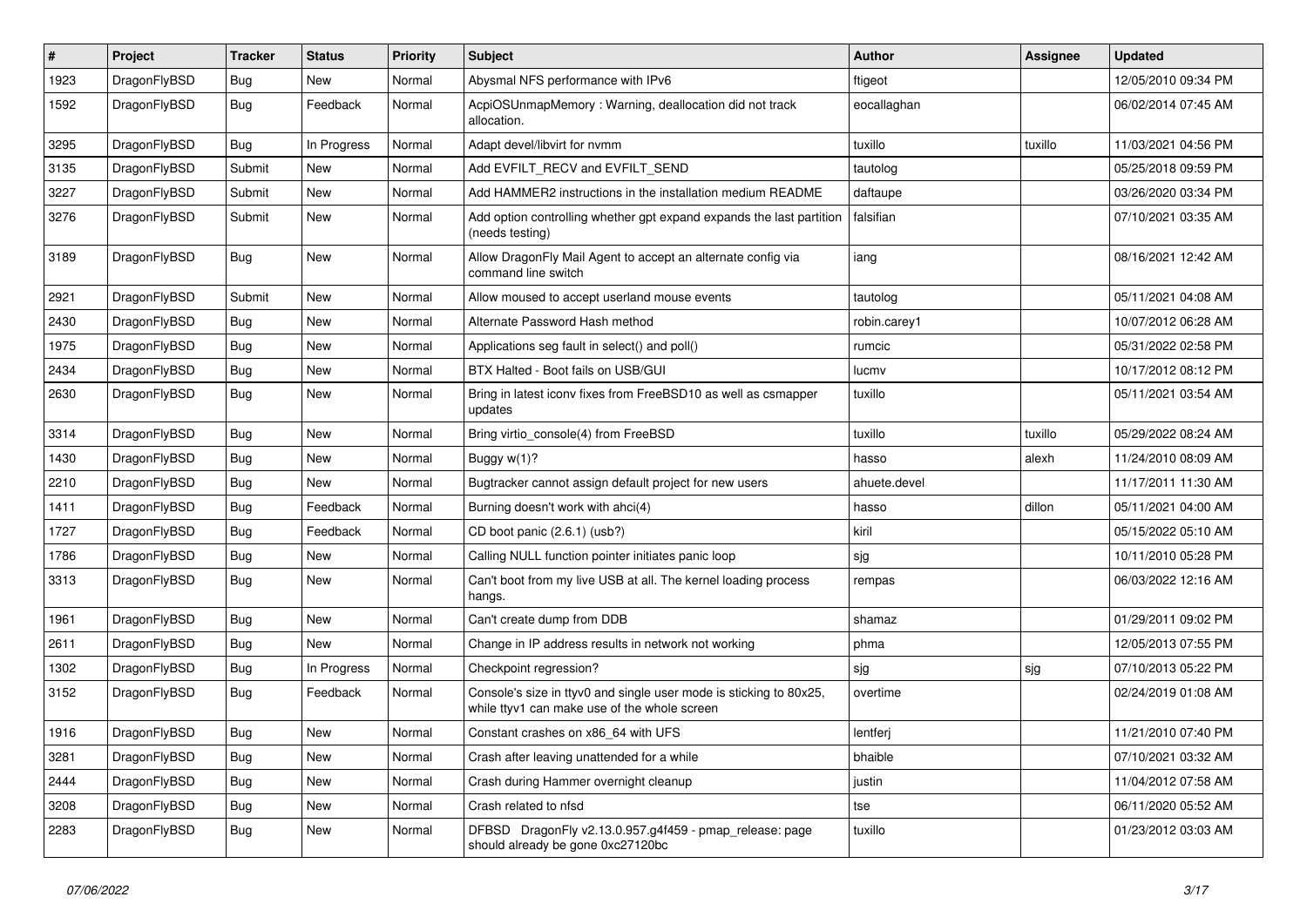| #    | Project      | <b>Tracker</b> | <b>Status</b> | <b>Priority</b> | Subject                                                                                                   | <b>Author</b> | Assignee | <b>Updated</b>      |
|------|--------------|----------------|---------------|-----------------|-----------------------------------------------------------------------------------------------------------|---------------|----------|---------------------|
| 1332 | DragonFlyBSD | Bug            | Feedback      | Normal          | DFBSD 2.2 - Booting usbcdrom/usbsticks on thinkpad hangs on<br>'BTX Halted"                               | tuxillo       |          | 05/11/2021 04:00 AM |
| 2078 | DragonFlyBSD | Bug            | New           | Normal          | DFBSD i386 v2.11.0.201.g3ed2f - Panic during installworld into a<br>vn0 device                            | tuxillo       |          | 05/19/2011 07:50 PM |
| 2084 | DragonFlyBSD | Bug            | <b>New</b>    | Normal          | DFBSD v2.11.0.242.g4d317 - panic: zone: entry not free                                                    | tuxillo       |          | 07/03/2012 01:23 AM |
| 2129 | DragonFlyBSD | Bug            | New           | Normal          | DFBSD v2.11.0.661.gf9438 i386 - panic: lockmgr thrd_sleep                                                 | tuxillo       |          | 09/05/2011 09:49 AM |
| 2166 | DragonFlyBSD | Bug            | New           | Normal          | DFBSD v2.13.0.109.g05b9d - Strange lockups                                                                | tuxillo       |          | 10/29/2011 11:20 AM |
| 2171 | DragonFlyBSD | Bug            | New           | Normal          | DFBSD v2.13.0.151.gdc8442 - panic: assertion "(*ptep &<br>$(PG_MANAGED PG_V)$ == $PG_V$ "                 | tuxillo       |          | 11/04/2011 05:06 PM |
| 1959 | DragonFlyBSD | Bug            | New           | Normal          | DFBSD v2.9.1.422.gc98f2 - Panic during boot - IPv6 and PF                                                 | tuxillo       |          | 01/13/2011 03:37 AM |
| 2358 | DragonFlyBSD | Bug            | In Progress   | Normal          | DFBSD v3.0.2.32.g928ca - panic: hammer: insufficient undo FIFO<br>space!                                  | tuxillo       | tuxillo  | 05/10/2021 02:50 AM |
| 2345 | DragonFlyBSD | Bug            | In Progress   | Normal          | DFBSD v3.1.0.457.gd679f - NFS panic on diskless station                                                   | tuxillo       |          | 04/07/2012 05:22 PM |
| 2351 | DragonFlyBSD | Bug            | In Progress   | Normal          | DFBSD v3.1.0.579.g44ccf - Stuck during startup, random freezes                                            | tuxillo       |          | 04/24/2012 08:21 AM |
| 2498 | DragonFlyBSD | Bug            | <b>New</b>    | Normal          | DFBSD v3.2.2-RELEASE - LIST_FIRST(&bp->b_dep) == NULL"<br>failed in vfs vmio release                      | tuxillo       |          | 05/31/2022 04:09 PM |
| 2585 | DragonFlyBSD | Bug            | <b>New</b>    | Normal          | Dfly 3.4.3 on ESXi 5.1, HP Smart Array P410 passthrough<br>recognised, but not functioning                | yggdrasil     | swildner | 05/09/2022 08:14 AM |
| 2595 | DragonFlyBSD | <b>Bug</b>     | <b>New</b>    | Normal          | DragonFly 3.4.3 crashes on SUN Blade X6250 with Qlogic ISP 2432<br>FC card                                | Turvamies     |          | 10/07/2013 11:53 AM |
| 2619 | DragonFlyBSD | Bug            | New           | Normal          | DragonFly 3.6 can't be installed on a 6TB volume                                                          | ftigeot       |          | 02/23/2014 11:55 PM |
| 3197 | DragonFlyBSD | Bug            | New           | Normal          | DragonFly upgrades                                                                                        | tse           |          | 04/18/2020 04:18 PM |
| 2556 | DragonFlyBSD | Bug            | Feedback      | Normal          | DragonFly v3.5.0.81.gd3479 - Process signal weirdness                                                     | tuxillo       |          | 12/17/2013 03:48 PM |
| 3299 | DragonFlyBSD | <b>Bug</b>     | In Progress   | Normal          | DragonFlyBSD reports utterly wrong uptime (most of the time, right<br>after booting in)                   | adrian        |          | 11/11/2021 01:43 PM |
| 1669 | DragonFlyBSD | Bug            | In Progress   | Normal          | Drive wont open using button                                                                              | elekktretterr |          | 02/29/2012 12:05 PM |
| 3147 | DragonFlyBSD | Submit         | New           | Normal          | Enable headless installation                                                                              | ddegroot      |          | 10/09/2018 01:25 PM |
| 979  | DragonFlyBSD | Bug            | Feedback      | Normal          | Failure-prone USB mass storage (SB600? msdosfs? CAM?)                                                     | floid         |          | 01/15/2015 08:38 AM |
| 2799 | DragonFlyBSD | Bug            | New           | Normal          | Fatal trap 12 caused by moused(8) -p /dev/cual0                                                           | opvalues      |          | 03/04/2015 11:01 PM |
| 2072 | DragonFlyBSD | Bug            | New           | Normal          | Fatal trap 12: stopped at lwkt_send_ipiq3                                                                 | rumcic        |          | 05/17/2011 04:12 AM |
| 3201 | DragonFlyBSD | Submit         | New           | Normal          | Fixes make search display                                                                                 | htse          |          | 08/20/2021 04:02 PM |
| 1877 | DragonFlyBSD | <b>Bug</b>     | New           | Normal          | Freeze during 1st hammer cleanup after new install                                                        | elekktretterr |          | 05/15/2022 11:43 AM |
| 2674 | DragonFlyBSD | Bug            | New           | Normal          | <b>GPT Support</b>                                                                                        | ftigeot       |          | 12/28/2015 02:54 PM |
| 3301 | DragonFlyBSD | Bug            | New           | Normal          | Gkrellm from the packages is not showing logged in users in main<br>window, logged in users always $== 0$ | adrian        |          | 01/08/2022 04:24 AM |
| 3047 | DragonFlyBSD | <b>Bug</b>     | New           | Normal          | HAMMER critical write error                                                                               | samuel        |          | 06/19/2019 09:50 AM |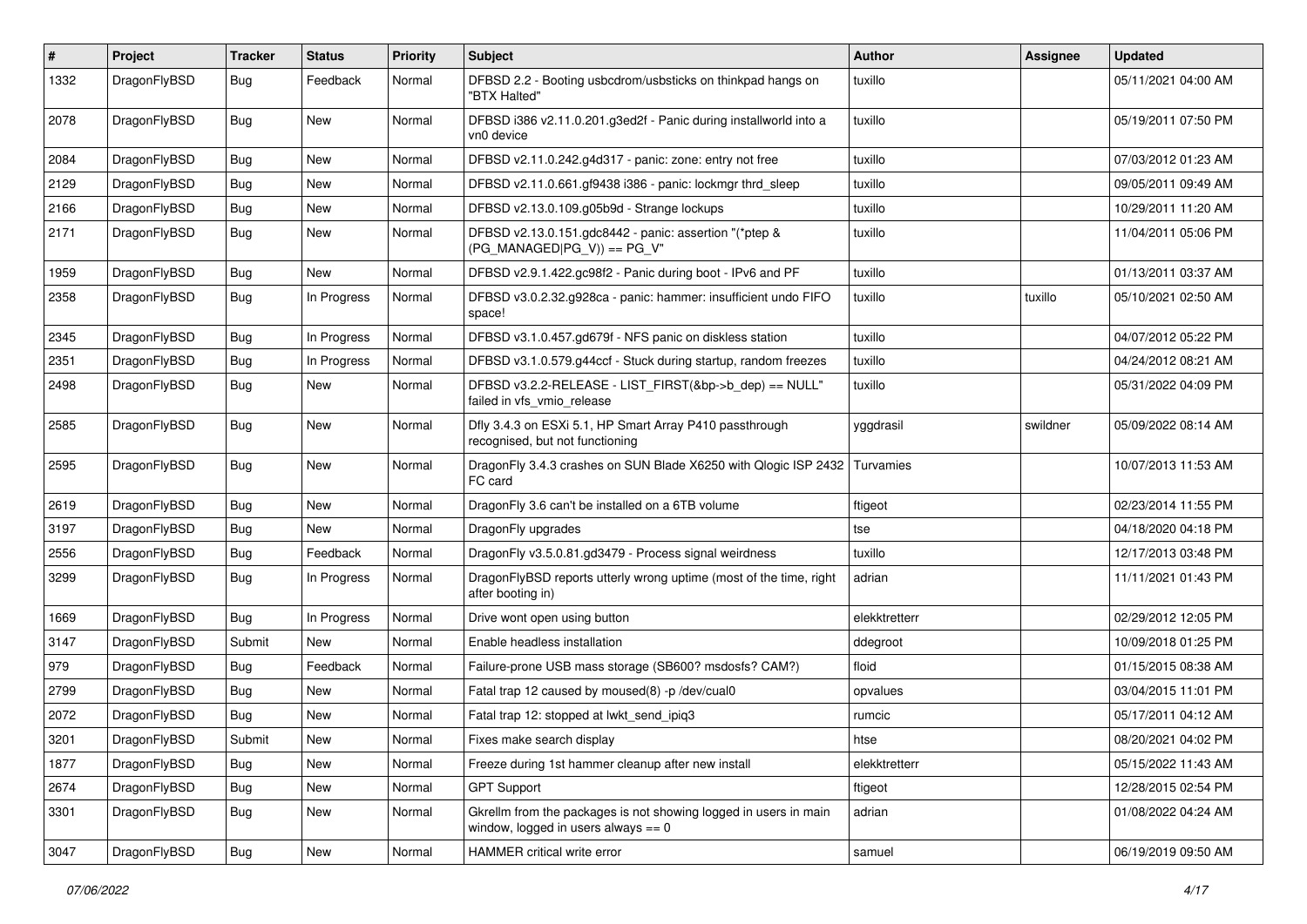| $\sharp$ | Project      | <b>Tracker</b> | <b>Status</b> | <b>Priority</b> | Subject                                                                                                              | <b>Author</b> | <b>Assignee</b> | <b>Updated</b>      |
|----------|--------------|----------------|---------------|-----------------|----------------------------------------------------------------------------------------------------------------------|---------------|-----------------|---------------------|
| 1749     | DragonFlyBSD | <b>Bug</b>     | In Progress   | Normal          | HAMMER fsstress panic in hammer_flush_inode_core<br>'ip->flush state != HAMMER FST FLUSH'                            | vsrinivas     |                 | 05/11/2021 04:06 AM |
| 1744     | DragonFlyBSD | <b>Bug</b>     | In Progress   | Normal          | HAMMER fsstress panic in hammer_setup_child_callback                                                                 | vsrinivas     |                 | 05/11/2021 04:05 AM |
| 2898     | DragonFlyBSD | <b>Bug</b>     | <b>New</b>    | Normal          | <b>HAMMER</b> panic                                                                                                  | pavalos       |                 | 11/03/2018 07:05 AM |
| 1717     | DragonFlyBSD | <b>Bug</b>     | Feedback      | Normal          | HAMMER panic in hammer_cursor_down()                                                                                 | josepht1      |                 | 05/11/2021 04:05 AM |
| 2647     | DragonFlyBSD | <b>Bug</b>     | New           | Normal          | HAMMER panic on 3.6.0                                                                                                | tuxillo       |                 | 05/11/2021 03:54 AM |
| 2863     | DragonFlyBSD | <b>Bug</b>     | New           | Normal          | HAMMER synch tid is zero                                                                                             | shamaz        |                 | 12/12/2015 11:24 PM |
| 2287     | DragonFlyBSD | <b>Bug</b>     | <b>New</b>    | Normal          | HAMMER(ROOT) Illegal UNDO TAIL signature at<br>300000001967c000                                                      | y0n3t4n1      |                 | 11/07/2018 01:22 AM |
| 3249     | DragonFlyBSD | <b>Bug</b>     | <b>New</b>    | Normal          | HAMMER2 fsync(2) not working properly                                                                                | tkusumi       |                 | 09/21/2020 07:07 AM |
| 3246     | DragonFlyBSD | <b>Bug</b>     | New           | Normal          | HAMMER2 unable to handle ENOSPC properly                                                                             | tkusumi       |                 | 09/04/2020 11:11 AM |
| 2803     | DragonFlyBSD | <b>Bug</b>     | New           | Normal          | HAMMER: Warning: UNDO area too small!                                                                                | ftigeot       |                 | 03/11/2015 03:42 PM |
| 2958     | DragonFlyBSD | <b>Bug</b>     | Feedback      | Normal          | Hammer FS dies during pruning after massive write load                                                               | neilb         |                 | 10/11/2016 04:20 AM |
| 2852     | DragonFlyBSD | <b>Bug</b>     | <b>New</b>    | Normal          | Hammer File System - hangs on undo during system boot / mount -<br>will not recover on DragonFlyBSD newer than 3.6.0 | abale         |                 | 05/11/2021 04:07 AM |
| 1907     | DragonFlyBSD | <b>Bug</b>     | <b>New</b>    | Normal          | Hammer crash in hammer_flusher_flush()                                                                               | swildner      |                 | 11/11/2010 05:07 AM |
| 1469     | DragonFlyBSD | <b>Bug</b>     | In Progress   | Normal          | Hammer history security concern                                                                                      | corecode      | tuxillo         | 05/11/2021 03:52 AM |
| 1330     | DragonFlyBSD | <b>Bug</b>     | Feedback      | Normal          | Hammer, usb disk, SYNCHRONIZE CACHE failure                                                                          | josepht       |                 | 06/02/2014 04:56 AM |
| 2738     | DragonFlyBSD | <b>Bug</b>     | New           | Normal          | Hammer: Strange behavior when trying to recover old version of<br>moved file                                         | roland        |                 | 11/20/2014 08:02 AM |
| 3215     | DragonFlyBSD | <b>Bug</b>     | <b>New</b>    | Normal          | Hang in tcdrain(3) after write(3)                                                                                    | noloader      |                 | 11/25/2019 03:08 PM |
| 1718     | DragonFlyBSD | <b>Bug</b>     | Feedback      | Normal          | IDE disk drive not detected by x86 64 2.6.1 Live CD                                                                  | bcox          |                 | 11/27/2021 08:25 AM |
| 2535     | DragonFlyBSD | <b>Bug</b>     | New           | Normal          | Imap processes apparentlt blocked on disk I/O                                                                        | ftigeot       |                 | 04/02/2013 09:31 AM |
| 1836     | DragonFlyBSD | <b>Bug</b>     | <b>New</b>    | Normal          | Incorrect TCP checksum show up in tcpdump                                                                            | robgar1       |                 | 05/15/2022 11:22 AM |
| 1144     | DragonFlyBSD | <b>Bug</b>     | Feedback      | Normal          | Incorrect clock under KVM                                                                                            | msylvan       |                 | 03/09/2013 01:17 PM |
| 3120     | DragonFlyBSD | Bug            | New           | Normal          | Intel AC 8260 firmware does not load                                                                                 | Vintodrimmer  |                 | 08/28/2018 03:30 AM |
| 2994     | DragonFlyBSD | <b>Bug</b>     | New           | Normal          | Intermittent boot hangs after git: hammer - HAMMER Version 7                                                         | davshao       |                 | 03/30/2017 02:06 PM |
| 1486     | DragonFlyBSD | <b>Bug</b>     | Feedback      | Normal          | Interrupt storm related to SATA DVD device                                                                           | hasso         |                 | 05/11/2021 04:01 AM |
| 3269     | DragonFlyBSD | <b>Bug</b>     | In Progress   | Normal          | Is double-buffer'd buf still required by HAMMER2?                                                                    | tkusumi       |                 | 05/12/2021 04:09 PM |
| 1192     | DragonFlyBSD | Submit         | New           | Normal          | KKASSERTs in sys/kern/uipc_{msg,socket}.c are too strict                                                             | rumcic        |                 | 05/11/2021 04:07 AM |
| 3280     | DragonFlyBSD | <b>Bug</b>     | <b>New</b>    | Normal          | KMS console and i915(4) not working in 6.0                                                                           | cmusser       |                 | 07/10/2021 03:35 AM |
| 2473     | DragonFlyBSD | <b>Bug</b>     | New           | Normal          | Kernel crash when trying to up the wpi0 device (Dfly<br>v3.3.0.758.g47388-DEVELOPMENT)                               | tomaz         |                 | 02/24/2014 08:50 AM |
| 2250     | DragonFlyBSD | Bug            | <b>New</b>    | Normal          | Kernel panic                                                                                                         | adamk         |                 | 11/23/2018 01:10 AM |
| 3247     | DragonFlyBSD | <b>Bug</b>     | New           | Normal          | Kernel panic doing nothing much                                                                                      | phma          |                 | 09/12/2020 11:40 PM |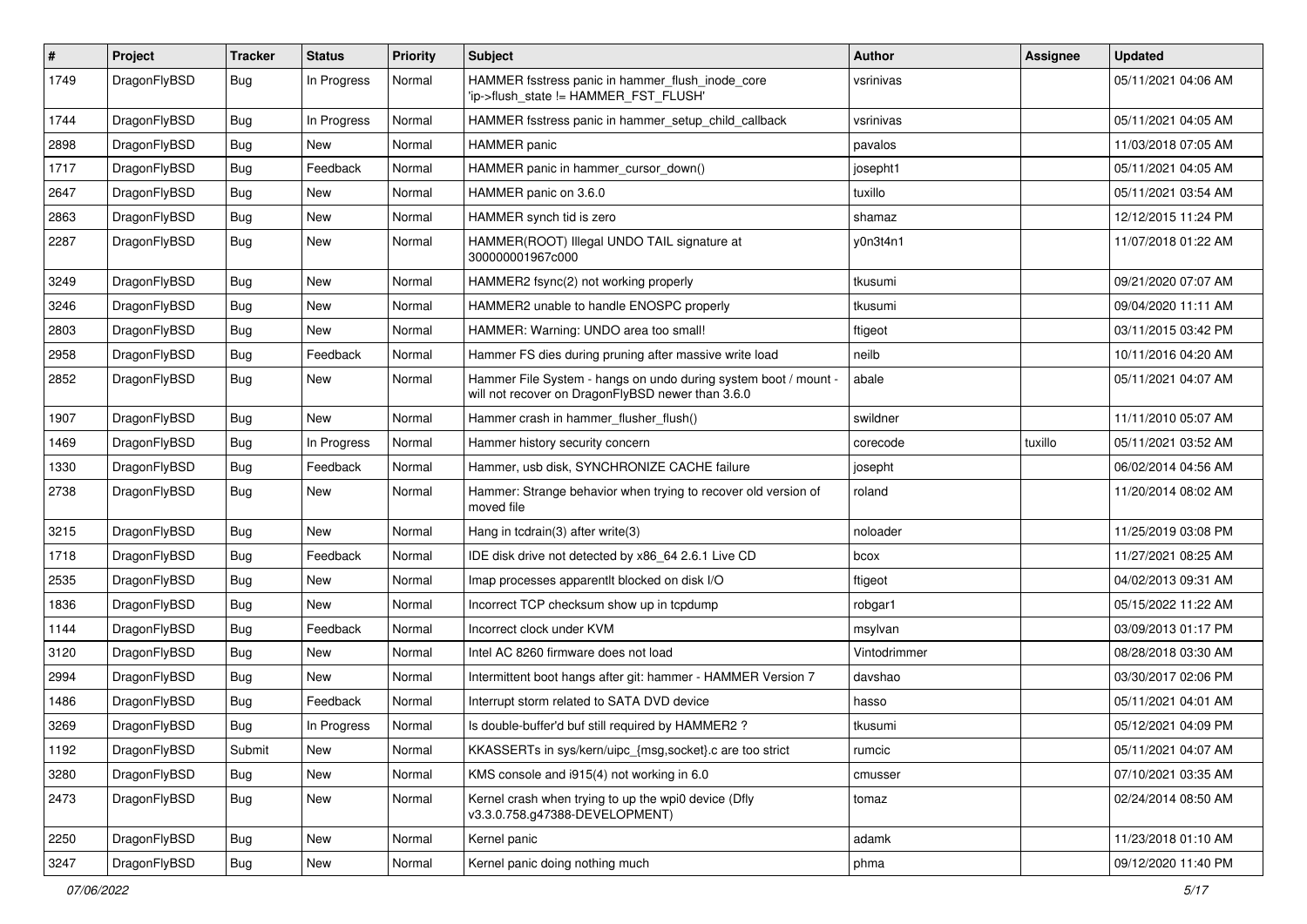| $\sharp$ | Project      | <b>Tracker</b> | <b>Status</b> | <b>Priority</b> | Subject                                                                                         | <b>Author</b> | Assignee  | <b>Updated</b>      |
|----------|--------------|----------------|---------------|-----------------|-------------------------------------------------------------------------------------------------|---------------|-----------|---------------------|
| 1594     | DragonFlyBSD | <b>Bug</b>     | <b>New</b>    | Normal          | Kernel panic during boot from Live CD on Dell E6400                                             | bodie         |           | 05/11/2021 03:54 AM |
| 2891     | DragonFlyBSD | Bug            | New           | Normal          | Kernel panic in IEEE802.11 related code                                                         | shamaz        |           | 05/29/2016 05:49 PM |
| 3235     | DragonFlyBSD | <b>Bug</b>     | New           | Normal          | Kernel panic in devfs vnops.c                                                                   | mneumann      |           | 04/28/2020 07:00 AM |
| 3224     | DragonFlyBSD | <b>Bug</b>     | <b>New</b>    | Normal          | Kernel panic when trying to ping6                                                               | zhtw          |           | 03/08/2020 08:55 AM |
| 2052     | DragonFlyBSD | Bug            | <b>New</b>    | Normal          | Kernel panic: CPU APIC ID out of range                                                          | Anonymous     |           | 05/02/2011 11:06 AM |
| 3218     | DragonFlyBSD | <b>Bug</b>     | <b>New</b>    | Normal          | Kernel panics are not sent to comconsole when booted over EFI                                   | mqudsi        |           | 12/02/2019 08:52 PM |
| 1899     | DragonFlyBSD | <b>Bug</b>     | New           | Normal          | Keyboard doesn't work                                                                           | fransm        |           | 05/15/2022 03:32 PM |
| 2004     | DragonFlyBSD | <b>Bug</b>     | New           | Normal          | LWKT WAIT IPIQ panic                                                                            | steve         |           | 03/08/2011 05:46 PM |
| 2414     | DragonFlyBSD | <b>Bug</b>     | In Progress   | Normal          | Lenovo S10 acpi freeze (not new)                                                                | davshao       |           | 05/11/2021 04:13 AM |
| 1591     | DragonFlyBSD | Bug            | Feedback      | Normal          | Lenovo X301 hangs with AHCI Driver CMD TIMEOUT<br>STS=d0 <bsy></bsy>                            | eocallaghan   |           | 05/11/2021 04:05 AM |
| 168      | DragonFlyBSD | Bug            | In Progress   | Normal          | Livelocked limit engaged while trying to setup IPW wireless                                     | mschacht      | sepherosa | 05/11/2021 04:05 AM |
| 1502     | DragonFlyBSD | <b>Bug</b>     | In Progress   | Normal          | Lock while deleting files from nohistory HAMMER directories                                     | hasso         |           | 03/10/2013 04:28 AM |
| 3165     | DragonFlyBSD | <b>Bug</b>     | New           | Normal          | Looping at boot time                                                                            | gop           |           | 12/28/2018 01:04 PM |
| 1456     | DragonFlyBSD | Bug            | Feedback      | Normal          | Microsoft wireless desktop problems                                                             | elekktretterr |           | 01/15/2015 08:34 AM |
| 1463     | DragonFlyBSD | <b>Bug</b>     | New           | Normal          | Mountroot before drives are initialized                                                         | elekktretterr |           | 12/07/2010 01:30 PM |
| 1695     | DragonFlyBSD | <b>Bug</b>     | New           | Normal          | NFS-related system breakdown                                                                    | Anonymous     |           | 04/10/2014 12:35 AM |
| 2496     | DragonFlyBSD | Bug            | <b>New</b>    | Normal          | NTFS malloc limit exceeded                                                                      | plasmob       | tuxillo   | 02/19/2013 08:47 AM |
| 3310     | DragonFlyBSD | <b>Bug</b>     | In Progress   | Normal          | NVMM+QEMU fail to boot with UEFI: Mem Assist Failed<br>[gpa=0xfffffff0]                         | liweitianux   |           | 01/11/2022 03:22 PM |
| 3317     | DragonFlyBSD | Bug            | In Progress   | Normal          | Network vtnet0 not working on Hetzner cloud                                                     | mneumann      |           | 06/18/2022 03:55 AM |
| 1774     | DragonFlyBSD | Bug            | New           | Normal          | New IP header cleanup branch available for testing                                              | dillon        |           | 05/15/2022 10:59 AM |
| 2051     | DragonFlyBSD | Bug            | New           | Normal          | No ipv6 lan route entry created on 2.10                                                         | ftigeot       |           | 04/21/2011 10:37 AM |
| 2717     | DragonFlyBSD | Submit         | Feedback      | Normal          | Out of range numeric handling                                                                   | dclink        | tuxillo   | 05/11/2021 04:08 AM |
| 2161     | DragonFlyBSD | Bug            | New           | Normal          | Outdated xorg.conf file gets installed into etc and screws up mouse                             | eocallaghan   |           | 10/27/2011 01:51 PM |
| 3199     | DragonFlyBSD | Bug            | New           | Normal          | PFS label not found panic                                                                       | tse           |           | 08/21/2019 03:51 AM |
| 1580     | DragonFlyBSD | Bug            | Feedback      | Normal          | Panic (Fatal trap 12: page fault while in kernel mode) while playing<br>with pf and netif names | rumcic        |           | 12/21/2018 01:21 AM |
| 2037     | DragonFlyBSD | Bug            | Feedback      | Normal          | Panic Bad link elm while building packages                                                      | ftigeot       | dillon    | 04/21/2011 07:20 AM |
| 2812     | DragonFlyBSD | <b>Bug</b>     | New           | Normal          | Panic on Intel DE3815TYKHE                                                                      | tmorp         |           | 05/14/2015 03:14 PM |
| 2081     | DragonFlyBSD | Bug            | Feedback      | Normal          | Panic on device "detach" / "failure"                                                            | vsrinivas     |           | 02/29/2012 07:11 AM |
| 1939     | DragonFlyBSD | Bug            | New           | Normal          | Panic on nightly build and stress test box                                                      | lentferj      |           | 12/18/2010 08:41 AM |
| 1250     | DragonFlyBSD | Bug            | Feedback      | Normal          | Panic upon plugging an USB flash drive into the machine                                         | rumcic        |           | 03/10/2013 05:17 AM |
| 1873     | DragonFlyBSD | <b>Bug</b>     | New           | Normal          | Panic upon usb mouse detach and reattaching                                                     | rumcic        |           | 02/01/2011 09:53 AM |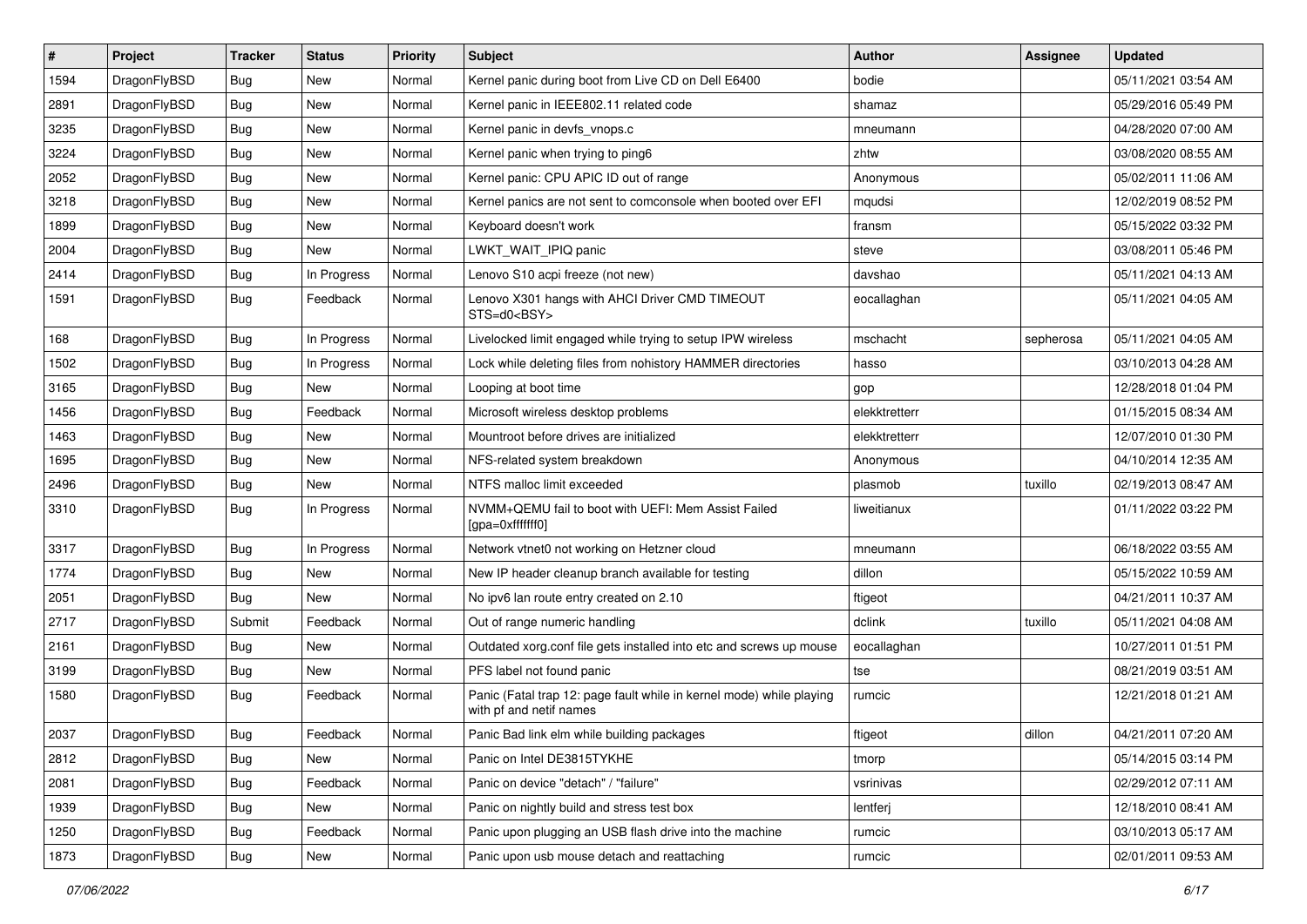| $\#$ | Project      | <b>Tracker</b> | <b>Status</b> | <b>Priority</b> | <b>Subject</b>                                                                             | <b>Author</b>   | Assignee | <b>Updated</b>      |
|------|--------------|----------------|---------------|-----------------|--------------------------------------------------------------------------------------------|-----------------|----------|---------------------|
| 2641 | DragonFlyBSD | Bug            | New           | Normal          | Panic when loading natapci as module                                                       | tuxillo         |          | 05/11/2021 03:54 AM |
| 1860 | DragonFlyBSD | Bug            | Feedback      | Normal          | Panic while creating UFS fs on vn(4) for initrd                                            | matthias        |          | 02/29/2012 07:16 AM |
| 2092 | DragonFlyBSD | Bug            | New           | Normal          | Panic: Bad link elm 0x next->prev != elm                                                   | masterblaster   | dillon   | 12/04/2011 12:49 PM |
| 2617 | DragonFlyBSD | Bug            | Feedback      | Normal          | Possible issue with wireless mouse on 3.6 release                                          | FilippoMo       |          | 01/14/2015 03:42 PM |
| 1668 | DragonFlyBSD | Bug            | Feedback      | Normal          | Power button not working                                                                   | elekktretterr   |          | 03/10/2013 06:22 AM |
| 3117 | DragonFlyBSD | Bug            | New           | Normal          | Problem with colours if "intel" video-driver used                                          | dpostolov       |          | 01/07/2018 11:35 PM |
| 2881 | DragonFlyBSD | Bug            | New           | Normal          | Pulseaudio hangs/resets system when starting X11                                           | mneumann        |          | 01/09/2016 03:08 AM |
| 3134 | DragonFlyBSD | Bug            | New           | Normal          | RFC 3021 (/31 networks) appear to be unsupported                                           | jailbird        |          | 05/16/2018 11:03 PM |
| 2288 | DragonFlyBSD | Bug            | Feedback      | Normal          | Random IO performance loss introduced since January 1st                                    | lentferj        |          | 01/23/2013 04:21 PM |
| 2819 | DragonFlyBSD | Bug            | In Progress   | Normal          | Random micro system freezes after a week of uptime                                         | ftigeot         | dillon   | 08/16/2015 08:46 PM |
| 2509 | DragonFlyBSD | Bug            | New           | Normal          | Redefinition of DIRBLKSIZ in restore(8)                                                    | swildner        |          | 06/04/2022 04:40 AM |
| 2933 | DragonFlyBSD | Submit         | <b>New</b>    | Normal          | Remove unix domain socket support from cat(1)                                              | sevan           |          | 08/01/2016 08:10 PM |
| 2629 | DragonFlyBSD | Bug            | New           | Normal          | Replace gcc44 with llvm34, clang34, and libc++                                             | tuxillo         |          | 06/02/2014 02:30 PM |
| 3298 | DragonFlyBSD | Bug            | <b>New</b>    | Normal          | Running "w" and having logged in via XDM through VNC, "w" prints<br>an extra error message | piecuch         |          | 10/25/2021 09:16 AM |
| 3029 | DragonFlyBSD | Bug            | New           | Normal          | Running DflyBSD 4.8 on FreeBSD bhyve as a guest                                            | iron            |          | 05/13/2022 04:33 AM |
| 3300 | DragonFlyBSD | Bug            | New           | Normal          | Running Xvnc from TigerVNC package through the INETD daemon<br>in TCP WAIT mode fails hard | adrian          |          | 01/08/2022 04:25 AM |
| 2587 | DragonFlyBSD | Bug            | New           | Normal          | SATA DVD writer not detected by DragonFly                                                  | srussell        |          | 09/04/2020 08:55 AM |
| 1194 | DragonFlyBSD | Bug            | New           | Normal          | SCSI errors while trying to copy photos from my camera                                     | elekktretterr   |          | 01/14/2015 04:39 PM |
| 3243 | DragonFlyBSD | Bug            | <b>New</b>    | Normal          | SMART status not reported properly for SSD disks                                           | daftaupe        |          | 09/09/2020 11:03 PM |
| 2731 | DragonFlyBSD | Bug            | In Progress   | Normal          | Screen full of random colors when starting Xorg with Intel Haswell<br>HD Graphics P4600    | jkatzmaier      |          | 11/12/2014 04:08 PM |
| 3278 | DragonFlyBSD | <b>Bug</b>     | New           | Normal          | Second screen image is distorted                                                           | arcade@b1t.name |          | 07/10/2021 03:36 AM |
| 2094 | DragonFlyBSD | <b>Bug</b>     | New           | Normal          | Segfault when gdb printing backtrace from core dump                                        | greenrd         |          | 06/25/2011 04:14 PM |
| 3318 | DragonFlyBSD | <b>Bug</b>     | In Progress   | Normal          | Segmenation fault when a process resumed with checkpt exits                                | zabolekar       | tuxillo  | 06/18/2022 08:24 AM |
| 3160 | DragonFlyBSD | Submit         | In Progress   | Normal          | State the implementation difference in pkill/pgrep manual                                  | sevan           | tuxillo  | 06/03/2022 05:15 PM |
| 1336 | DragonFlyBSD | <b>Bug</b>     | In Progress   | Normal          | Still looking for reports of missed directory entries w/ HAMMER                            | dillon          |          | 05/11/2021 04:00 AM |
| 1884 | DragonFlyBSD | <b>Bug</b>     | New           | Normal          | System completely freezes while listening music (devbuf: malloc<br>limit exceeded)         | shamaz          |          | 01/24/2011 05:00 PM |
| 2308 | DragonFlyBSD | <b>Bug</b>     | New           | Normal          | System freeze when unloading snd_hda                                                       | jaydg           |          | 02/19/2012 07:15 AM |
| 2391 | DragonFlyBSD | Bug            | In Progress   | Normal          | System lock with ahci and acpi enabled on ATI RS690 chipset with<br>SMB600 sata controller | jorisgio        | vadaszi  | 06/03/2015 03:51 PM |
| 3157 | DragonFlyBSD | <b>Bug</b>     | New           | Normal          | TP-Link UE300 not working in 5.2-RELEASE                                                   | tuxillo         |          | 11/15/2018 02:08 PM |
| 2820 | DragonFlyBSD | <b>Bug</b>     | New           | Normal          | TP-Link USB Wi-Fi adapter cannot be reattached to the system                               | shamaz          |          | 05/22/2015 09:45 PM |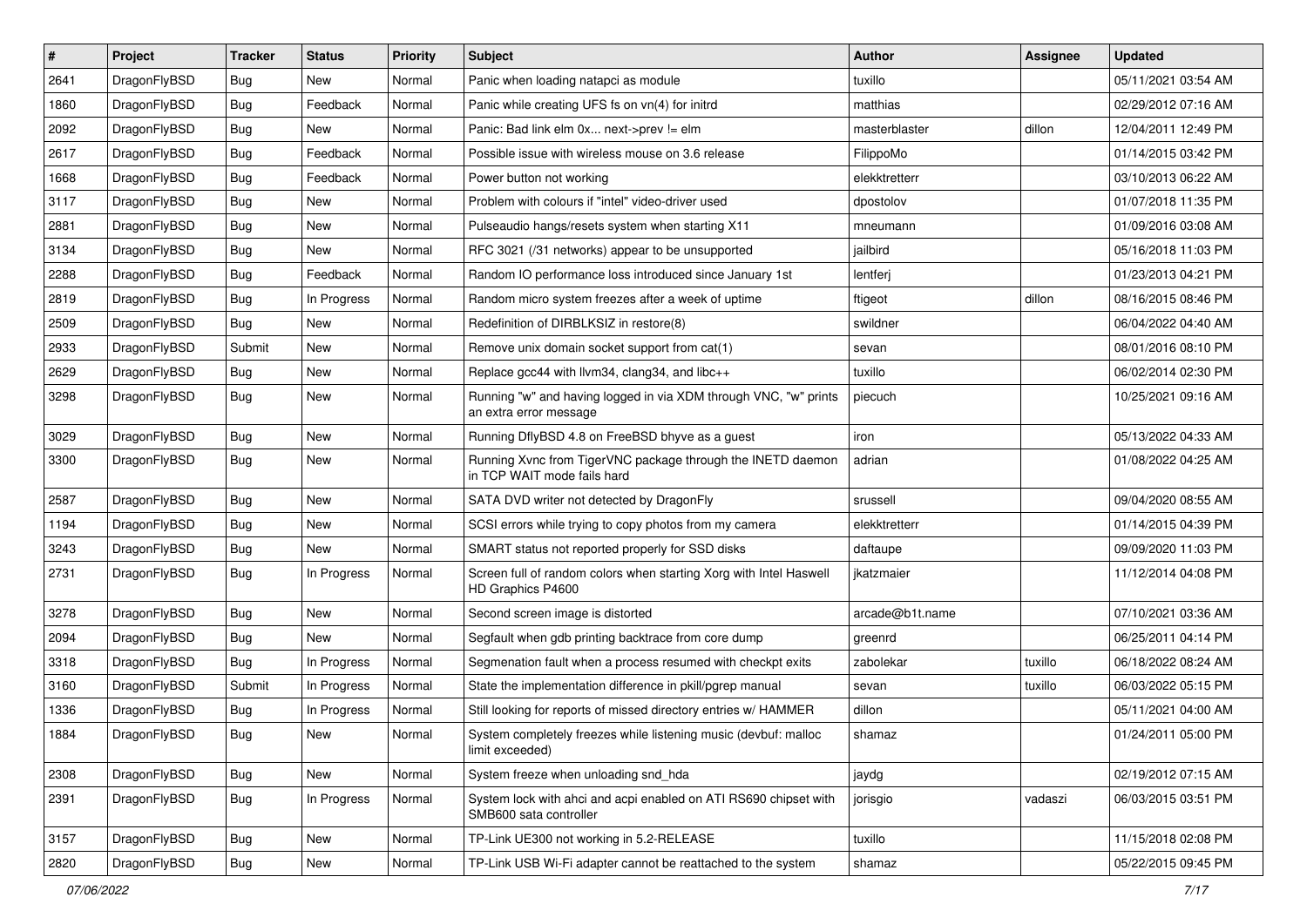| $\sharp$ | Project      | <b>Tracker</b> | <b>Status</b> | <b>Priority</b> | Subject                                                                                                                                                  | <b>Author</b> | Assignee | <b>Updated</b>      |
|----------|--------------|----------------|---------------|-----------------|----------------------------------------------------------------------------------------------------------------------------------------------------------|---------------|----------|---------------------|
| 2438     | DragonFlyBSD | Submit         | Feedback      | Normal          | <b>TRIM</b> fixes                                                                                                                                        | Anonymous     | tuxillo  | 05/11/2021 03:45 AM |
| 2371     | DragonFlyBSD | <b>Bug</b>     | New           | Normal          | Timezone problem with America/Sao_Paulo                                                                                                                  | raitech       |          | 05/17/2012 01:42 PM |
| 2153     | DragonFlyBSD | <b>Bug</b>     | New           | Normal          | Too many unuseful warnings at boot                                                                                                                       | juanfra684    |          | 10/18/2011 10:16 PM |
| 2822     | DragonFlyBSD | <b>Bug</b>     | New           | Normal          | USB 3.0 stick throws "reading primary partition table: error<br>accessing offset 000[] for 152" error, while the stick works on any<br>other OS I tested | revuwa        | profmakx | 06/29/2015 05:56 AM |
| 1613     | DragonFlyBSD | <b>Bug</b>     | Feedback      | Normal          | USB Keyboard not working on master                                                                                                                       | elekktretterr |          | 05/11/2021 04:05 AM |
| 3139     | DragonFlyBSD | <b>Bug</b>     | New           | Normal          | USB Mouse Does Not Work in DragonflyBSD guest on VirtualBox                                                                                              | chiguy1256    |          | 06/24/2018 10:14 PM |
| 2802     | DragonFlyBSD | <b>Bug</b>     | New           | Normal          | USB Wifi urtwn0 crash from cd boot                                                                                                                       | opvalues      |          | 03/10/2015 01:07 AM |
| 846      | DragonFlyBSD | <b>Bug</b>     | Feedback      | Normal          | USB bugs:usb mouse can't used!                                                                                                                           | frankning     |          | 01/15/2015 08:36 AM |
| 2077     | DragonFlyBSD | <b>Bug</b>     | New           | Normal          | USB devices conflicting                                                                                                                                  | srussell      |          | 05/17/2011 05:12 PM |
| 2061     | DragonFlyBSD | <b>Bug</b>     | New           | Normal          | USB keyboard boot panic                                                                                                                                  | sjg           |          | 05/04/2012 12:20 AM |
| 1454     | DragonFlyBSD | <b>Bug</b>     | Feedback      | Normal          | Unable to boot from external USB DVD drive                                                                                                               | elekktretterr |          | 05/11/2021 04:01 AM |
| 1560     | DragonFlyBSD | <b>Bug</b>     | Feedback      | Normal          | Unable to modify partition table on ThinkPad T61p during install                                                                                         | rehsack       |          | 01/15/2015 08:57 AM |
| 998      | DragonFlyBSD | <b>Bug</b>     | In Progress   | Normal          | Unconfiguring a vn while it is mounted                                                                                                                   | rumcic        | tuxillo  | 05/11/2021 04:00 AM |
| 2316     | DragonFlyBSD | <b>Bug</b>     | New           | Normal          | Ungraceful invalid password handling for adding a new user in the<br>installer                                                                           | rune          |          | 04/27/2012 11:23 PM |
| 3031     | DragonFlyBSD | Submit         | In Progress   | Normal          | Update drm/radeon to Linux 4.7.10 as much as possible                                                                                                    | davshao       | ftigeot  | 08/19/2021 12:33 PM |
| 3145     | DragonFlyBSD | Submit         | In Progress   | Normal          | Update libelf to FreeBSD 12 current and build as base library usable<br>by ports                                                                         | davshao       | tuxillo  | 08/20/2021 03:58 PM |
| 3154     | DragonFlyBSD | Submit         | <b>New</b>    | Normal          | Update serial handling in bootloader                                                                                                                     | ddegroot      | dillon   | 11/06/2018 11:21 PM |
| 1390     | DragonFlyBSD | <b>Bug</b>     | In Progress   | Normal          | Use id_t type for {get,set}priority()                                                                                                                    | Anonymous     | tuxillo  | 07/05/2019 02:18 AM |
| 2622     | DragonFlyBSD | <b>Bug</b>     | <b>New</b>    | Normal          | VAIO FIT15E fn keys support                                                                                                                              | nonsolosoft   |          | 12/31/2013 01:31 AM |
| 341      | DragonFlyBSD | <b>Bug</b>     | <b>New</b>    | Normal          | Vinum erroneously repors devices as busy                                                                                                                 | corecode      | swildner | 01/21/2012 04:50 AM |
| 2125     | DragonFlyBSD | <b>Bug</b>     | New           | Normal          | Weird garbage in dmesg                                                                                                                                   | herrgard      |          | 08/30/2011 08:04 PM |
| 3302     | DragonFlyBSD | <b>Bug</b>     | New           | Normal          | Will not boot on System76 Lemur Pro (lemp10)                                                                                                             | piecuch       |          | 11/03/2021 10:21 AM |
| 2360     | DragonFlyBSD | <b>Bug</b>     | In Progress   | Normal          | Wishlist: virtio driver import                                                                                                                           | vsrinivas     |          | 06/04/2022 04:16 AM |
| 3284     | DragonFlyBSD | <b>Bug</b>     | New           | Normal          | Wrong towlower() result for U+038A                                                                                                                       | bhaible       |          | 07/10/2021 03:34 AM |
| 2808     | DragonFlyBSD | Bug            | New           | Normal          | X freeze by switching between X and VT - results in black screen                                                                                         | lukesky333    |          | 05/11/2021 03:55 AM |
| 2311     | DragonFlyBSD | <b>Bug</b>     | New           | Normal          | Xorg crash having something to do with drm                                                                                                               | phma          |          | 02/22/2012 09:59 AM |
| 3226     | DragonFlyBSD | <b>Bug</b>     | <b>New</b>    | Normal          | Xorg freezes in vm: thread stuck in "objtrm1"                                                                                                            | peeter        |          | 04/08/2020 02:10 AM |
| 2098     | DragonFlyBSD | Submit         | New           | Normal          | [PATCH] correct ath man page example<br>(/usr/src/share/man/man4/ath.4)                                                                                  | nobody        |          | 11/15/2011 12:27 AM |
| 2122     | DragonFlyBSD | Submit         | <b>New</b>    | Normal          | [Review] Fixes to the VFS layer                                                                                                                          | ftigeot       |          | 05/31/2022 03:25 PM |
| 2115     | DragonFlyBSD | <b>Bug</b>     | New           | Normal          | [msk] system freeze after receive some paquet                                                                                                            | bsdsx         |          | 08/22/2011 10:22 AM |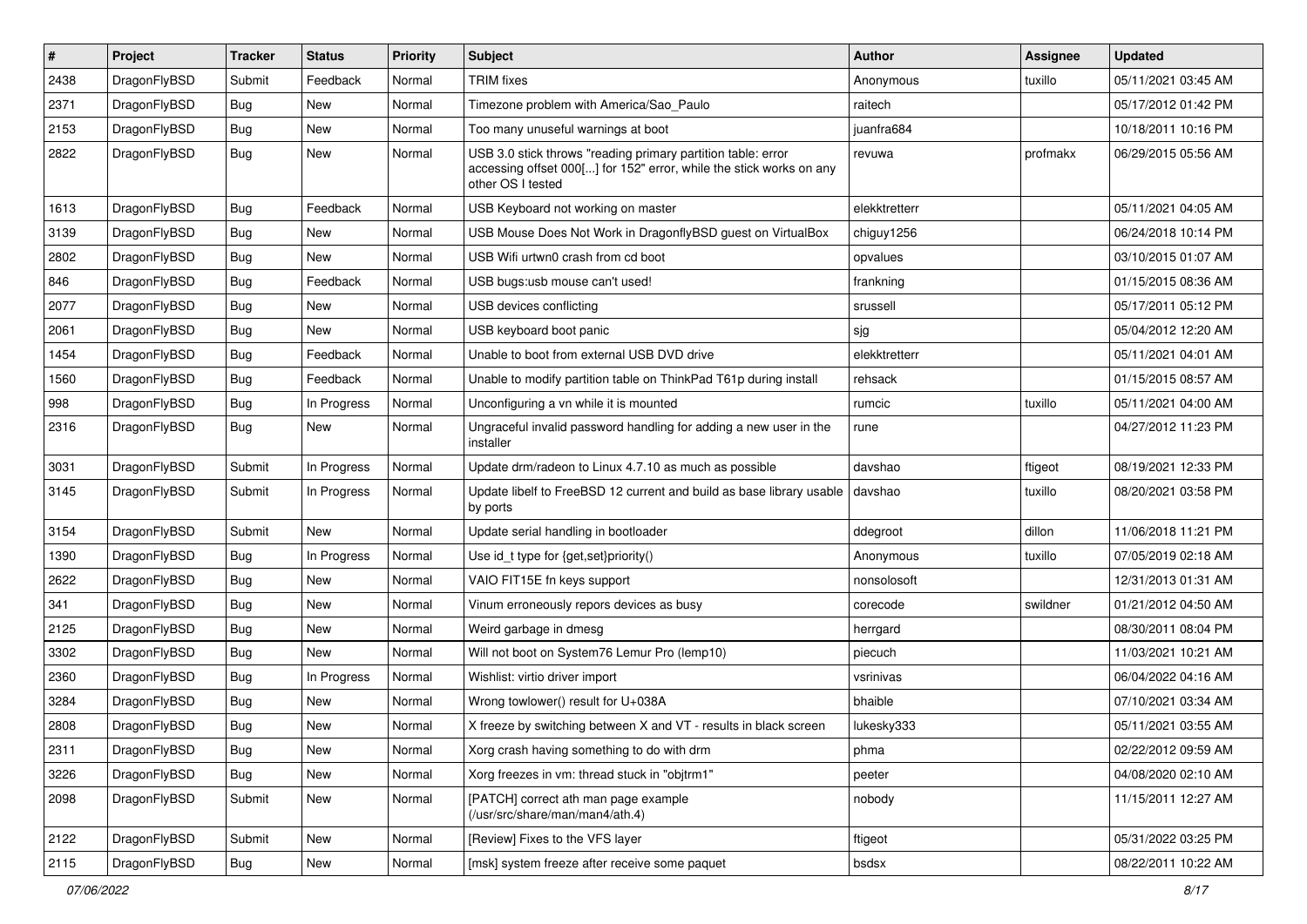| $\#$ | Project      | <b>Tracker</b> | <b>Status</b> | <b>Priority</b> | Subject                                                                                         | <b>Author</b>  | Assignee | <b>Updated</b>      |
|------|--------------|----------------|---------------|-----------------|-------------------------------------------------------------------------------------------------|----------------|----------|---------------------|
| 2306 | DragonFlyBSD | <b>Bug</b>     | New           | Normal          | a crash starts the kernel debugger in text mode, but just reboots in X                          | phma           |          | 02/11/2012 08:02 PM |
| 1287 | DragonFlyBSD | <b>Bug</b>     | Feedback      | Normal          | altg configuration doesn't work                                                                 | corecode       | tuxillo  | 05/11/2021 03:51 AM |
| 1521 | DragonFlyBSD | <b>Bug</b>     | Feedback      | Normal          | amd64 2.4 livecd won't mount root at boot                                                       | bolapara       |          | 01/28/2018 03:45 AM |
| 2459 | DragonFlyBSD | <b>Bug</b>     | Feedback      | Normal          | apic problems with HP Probook 4510s                                                             | thowe          |          | 11/27/2021 08:22 AM |
| 3143 | DragonFlyBSD | <b>Bug</b>     | New           | Normal          | assertion "0" failed in hammer2 inode xop chain sync                                            | cbin           |          | 07/18/2018 12:50 PM |
| 1246 | DragonFlyBSD | <b>Bug</b>     | New           | Normal          | bad resolution (monitor desync) with livedvd                                                    | Przem0l        |          | 02/18/2014 06:29 AM |
| 1442 | DragonFlyBSD | <b>Bug</b>     | New           | Normal          | blocking SIGSEGV and triggering a segment violation produces an<br>all CPU consuming process    | corecode       | tuxillo  | 05/11/2021 03:52 AM |
| 1525 | DragonFlyBSD | <b>Bug</b>     | New           | Normal          | boehm-gc problems                                                                               | hasso          |          | 10/13/2012 07:13 PM |
| 806  | DragonFlyBSD | <b>Bug</b>     | Feedback      | Normal          | boot error on MacBook                                                                           | tralamazza     |          | 06/04/2022 05:28 AM |
| 3006 | DragonFlyBSD | <b>Bug</b>     | New           | Normal          | boot0cfg: panic in kern_udev.c in function _udev_dict_set_cstr when<br>installing in VirtualBox | MichiGreat     |          | 04/01/2017 02:22 PM |
| 2531 | DragonFlyBSD | Bug            | New           | Normal          | camcontrol fails to disable APM                                                                 | m.lombardi85   |          | 03/23/2013 12:28 PM |
| 1587 | DragonFlyBSD | <b>Bug</b>     | Feedback      | Normal          | can't gdb across fork                                                                           | corecode       | tuxillo  | 05/11/2021 03:54 AM |
| 1584 | DragonFlyBSD | <b>Bug</b>     | In Progress   | Normal          | can't use ssh from jail: debug1: read_passphrase: can't open<br>/dev/tty: Device busy           | corecode       | tuxillo  | 05/11/2021 03:53 AM |
| 2924 | DragonFlyBSD | <b>Bug</b>     | New           | Normal          | cat -v fails to tag characters in extended table with M- prefix with<br>some locales            | sevan          |          | 07/11/2016 07:18 AM |
| 1618 | DragonFlyBSD | <b>Bug</b>     | Feedback      | Normal          | collision for 'struct pmap' when using RPC and <sys user.h=""></sys>                            | carenas        |          | 05/11/2021 04:05 AM |
| 2389 | DragonFlyBSD | <b>Bug</b>     | <b>New</b>    | Normal          | computer crashed while listing processes                                                        | phma           |          | 06/18/2012 02:49 PM |
| 2712 | DragonFlyBSD | <b>Bug</b>     | <b>New</b>    | Normal          | connect(2) returns EINVAL when retrying after ECONNREFUSED                                      | jorisgio       |          | 08/14/2014 05:31 PM |
| 2621 | DragonFlyBSD | <b>Bug</b>     | New           | Normal          | core dump using cdrom                                                                           | nonsolosoft    |          | 12/27/2013 12:43 AM |
| 3110 | DragonFlyBSD | <b>Bug</b>     | New           | Normal          | crash with ipfw3 under load                                                                     | bnegre82       |          | 12/09/2017 06:22 AM |
| 2319 | DragonFlyBSD | <b>Bug</b>     | New           | Normal          | crypt/passwd forward compat                                                                     | c.turner1      |          | 02/28/2012 12:39 PM |
| 2569 | DragonFlyBSD | <b>Bug</b>     | <b>New</b>    | Normal          | ctime NFS                                                                                       | ferney         |          | 08/11/2013 04:35 AM |
| 3116 | DragonFlyBSD | <b>Bug</b>     | New           | Normal          | da0 detects on very big volume if to _remove_ usb install stick and<br>reboot on Intel NUC5PPYH | dpostolov      |          | 01/07/2018 09:40 PM |
| 2917 | DragonFlyBSD | <b>Bug</b>     | New           | Normal          | da8: reading primary partition table: error accessing offset<br>000000000000 for 512            | liweitianux    |          | 05/11/2021 08:43 PM |
| 2604 | DragonFlyBSD | Bug            | <b>New</b>    | Normal          | dell laptop does not boot with LATEST                                                           | isenmann       |          | 11/20/2013 02:07 AM |
| 1876 | DragonFlyBSD | Bug            | New           | Normal          | devfs in jail + logging out from console(ttyv1+) -> panic                                       | qhwt.dfly      | tuxillo  | 05/31/2022 03:24 PM |
| 2100 | DragonFlyBSD | <b>Bug</b>     | Feedback      | Normal          | devfs related panic                                                                             | sepherosa      | alexh    | 07/10/2011 02:29 PM |
| 2082 | DragonFlyBSD | <b>Bug</b>     | New           | Normal          | dfbsd 2.10.1 amd64 - mc port build error with 'bmake bin-install'                               | sun-doctor     |          | 05/25/2011 07:18 PM |
| 1579 | DragonFlyBSD | <b>Bug</b>     | Feedback      | Normal          | dfly 2.4.1 does not like HP DL360G4p and Smart Array 6400 with<br>MSA20                         | tomaz.borstnar | tuxillo  | 06/02/2014 02:44 PM |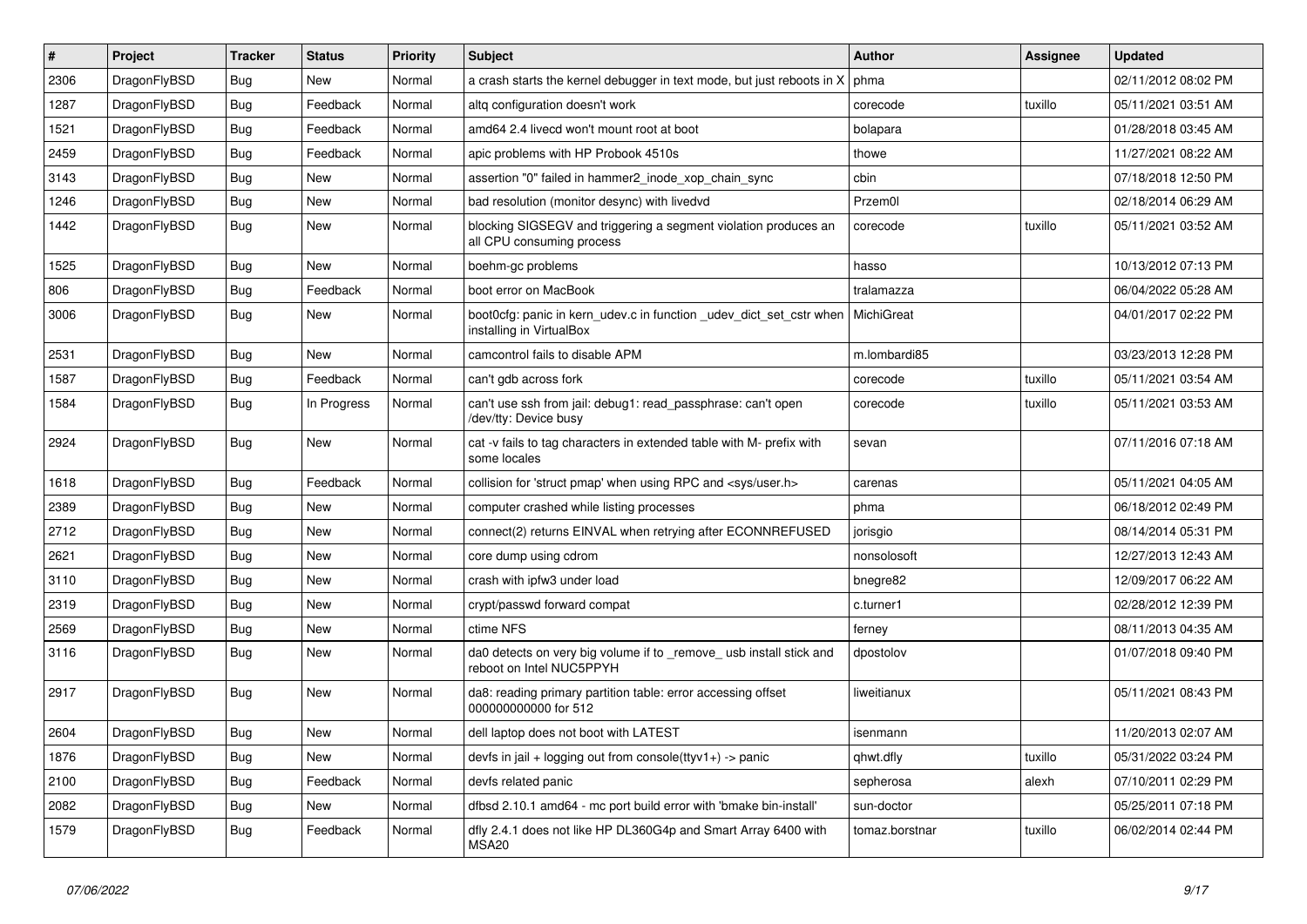| $\pmb{\#}$ | Project      | <b>Tracker</b> | <b>Status</b> | <b>Priority</b> | <b>Subject</b>                                                             | <b>Author</b>     | <b>Assignee</b> | <b>Updated</b>      |
|------------|--------------|----------------|---------------|-----------------|----------------------------------------------------------------------------|-------------------|-----------------|---------------------|
| 3141       | DragonFlyBSD | Bug            | New           | Normal          | dhclient blocks boot process                                               | rowo              |                 | 12/16/2018 11:01 AM |
| 1547       | DragonFlyBSD | Bug            | In Progress   | Normal          | disklabel64 automatic sizing                                               | corecode          | tuxillo         | 05/11/2021 03:52 AM |
| 1951       | DragonFlyBSD | Bug            | New           | Normal          | dma_timeouts at phyaddr on a good hdd                                      | peur.neu          |                 | 01/04/2011 07:12 AM |
| 2886       | DragonFlyBSD | Bug            | New           | Normal          | dragonfly mail agent: sending a testmail causes high system load           | worf              |                 | 02/05/2016 05:53 AM |
| 3011       | DragonFlyBSD | Bug            | In Progress   | Normal          | dragonfly/sys/dev/netif/re/re.c: suspicious code ?                         | dcb               |                 | 07/29/2017 01:26 AM |
| 2806       | DragonFlyBSD | <b>Bug</b>     | New           | Normal          | failed to configure a link-local address on ath0 (errno = 22)              | Chingyuan         |                 | 05/25/2021 01:00 AM |
| 781        | DragonFlyBSD | Bug            | In Progress   | Normal          | fdisk uses wrong geometry on usb flash drives                              | corecode          | tuxillo         | 05/11/2021 03:50 AM |
| 3041       | DragonFlyBSD | Submit         | New           | Normal          | firmware: Remove embedding of multiple images in one module.               | Anonymous         |                 | 12/25/2020 02:15 AM |
| 331        | DragonFlyBSD | Bug            | In Progress   | Normal          | ftpsesame (aka Bridging S01E03)                                            | bastyaelvtars     |                 | 03/09/2013 12:28 PM |
| 3222       | DragonFlyBSD | Bug            | New           | Normal          | gcc - undefined reference to '__atomic_load' (missing libatomic?)          | mneumann          |                 | 02/08/2020 02:45 AM |
| 2282       | DragonFlyBSD | <b>Bug</b>     | In Progress   | Normal          | gdb segfaults with certain corefiles                                       | tuxillo           |                 | 01/18/2012 04:40 PM |
| 2124       | DragonFlyBSD | Bug            | New           | Normal          | getty repeating too quickly on port /dev/ttyv0                             | sgeorge.ml        |                 | 09/01/2011 04:28 AM |
| 1943       | DragonFlyBSD | Bug            | <b>New</b>    | Normal          | hammer assertion panic                                                     | peter             |                 | 12/27/2010 12:45 AM |
| 2526       | DragonFlyBSD | Bug            | New           | Normal          | hammer cleanup doesn't run on first day of DST                             | pavalos           |                 | 10/18/2016 05:28 PM |
| 2387       | DragonFlyBSD | Bug            | <b>New</b>    | Normal          | hammer ignores -t during dedup                                             | phma              |                 | 06/17/2012 12:30 PM |
| 2123       | DragonFlyBSD | Bug            | <b>New</b>    | Normal          | hammer is losing files                                                     | schmir            |                 | 08/30/2011 07:56 PM |
| 2809       | DragonFlyBSD | <b>Bug</b>     | <b>New</b>    | Normal          | hammer mirror-stream                                                       | masu              |                 | 04/10/2015 12:33 AM |
| 1984       | DragonFlyBSD | Bug            | New           | Normal          | hammer mount fails after crash - HAMMER: FIFO record bad head<br>signature | thomas.nikolajsen |                 | 03/08/2011 06:57 PM |
| 2857       | DragonFlyBSD | <b>Bug</b>     | <b>New</b>    | Normal          | hammer stalls via bitcoin-qt                                               | tkusumi           |                 | 11/30/2015 06:52 AM |
| 1307       | DragonFlyBSD | Bug            | In Progress   | Normal          | hammer tid -2 shows unexpected result                                      | corecode          |                 | 10/18/2016 05:29 PM |
| 3312       | DragonFlyBSD | Submit         | New           | Normal          | hammer2: redundant chain modify after chain creation                       | tkusumi           |                 | 05/15/2022 01:35 PM |
| 3316       | DragonFlyBSD | <b>Bug</b>     | <b>New</b>    | Normal          | hammer2_dirent_create() allows creating >1 dirents with the same<br>name   | tkusumi           |                 | 06/05/2022 12:35 PM |
| 1398       | DragonFlyBSD | Submit         | In Progress   | Normal          | hdestroy(3) restricts hash key to point to malloc'ed space                 | Anonymous         |                 | 08/20/2021 04:06 PM |
| 2598       | DragonFlyBSD | Bug            | <b>New</b>    | Normal          | i386 via USB Booting                                                       | mbzadegan         |                 | 10/21/2013 02:28 AM |
| 2329       | DragonFlyBSD | Bug            | New           | Normal          | ibm x3550 & acpi                                                           | ano               |                 | 06/03/2014 11:37 AM |
| 1946       | DragonFlyBSD | Bug            | <b>New</b>    | Normal          | ieee80211 panic                                                            | pavalos           | josepht         | 01/27/2011 06:00 PM |
| 2182       | DragonFlyBSD | Bug            | New           | Normal          | if_msk PHY FIFO underrun/overflow                                          | nonsolosoft       |                 | 09/03/2012 06:39 AM |
| 989        | DragonFlyBSD | <b>Bug</b>     | New           | Normal          | installer/fdisk trouble with wrapped values                                | Discodestroyer    |                 | 02/18/2014 06:27 AM |
| 3028       | DragonFlyBSD | Bug            | In Progress   | Normal          | installer: confusion of set/get disk encryption passphrase dialogs         | liweitianux       | tuxillo         | 06/03/2022 05:13 PM |
| 2788       | DragonFlyBSD | <b>Bug</b>     | New           | Normal          | ioctl GSLICEINFO: Not working for vnode slice                              | mneumann          |                 | 02/12/2015 07:49 AM |
| 2972       | DragonFlyBSD | <b>Bug</b>     | New           | Normal          | ipfw3 "deny to me" does not work correctly                                 | mneumann          |                 | 12/27/2016 12:11 PM |
| 1867       | DragonFlyBSD | <b>Bug</b>     | New           | Normal          | it(4) motherboard and fan problems                                         | tuxillo           |                 | 07/08/2011 10:48 AM |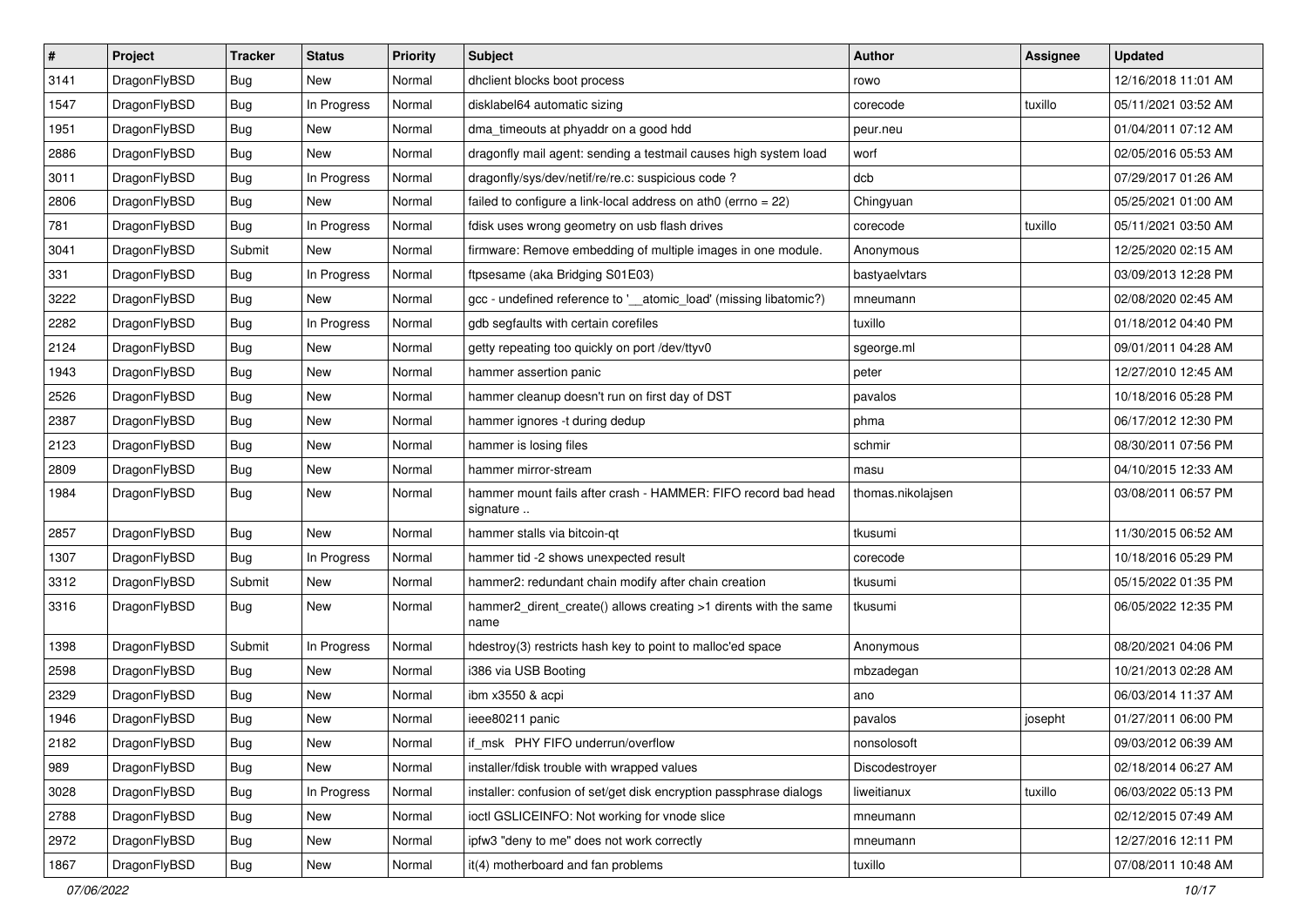| $\vert$ # | Project      | <b>Tracker</b> | <b>Status</b> | <b>Priority</b> | Subject                                                                                                  | <b>Author</b>     | Assignee | <b>Updated</b>      |
|-----------|--------------|----------------|---------------|-----------------|----------------------------------------------------------------------------------------------------------|-------------------|----------|---------------------|
| 1474      | DragonFlyBSD | <b>Bug</b>     | <b>New</b>    | Normal          | ithread 1 unexpectedly rescheduled                                                                       | corecode          | tuxillo  | 05/11/2021 03:52 AM |
| 1964      | DragonFlyBSD | <b>Bug</b>     | <b>New</b>    | Normal          | iwn (panic assertion : wlan_assert_serialized)                                                           | sjmm.ptr          | josepht  | 02/01/2011 12:57 PM |
| 2626      | DragonFlyBSD | <b>Bug</b>     | New           | Normal          | iwn driver drops with error: "firmware error 'iwn intr: fatal firmware<br>error"                         | rodyaj            |          | 01/09/2014 05:50 AM |
| 1949      | DragonFlyBSD | Bug            | <b>New</b>    | Normal          | iwn panic                                                                                                | pavalos           |          | 01/30/2011 03:21 AM |
| 2158      | DragonFlyBSD | <b>Bug</b>     | New           | Normal          | iwn panics with assertion on boot.                                                                       | eocallaghan       |          | 10/24/2011 04:13 PM |
| 1397      | DragonFlyBSD | Bug            | Feedback      | Normal          | jobs -I output inconsistency when called from script                                                     | Anonymous         | tuxillo  | 05/15/2022 05:07 AM |
| 2970      | DragonFlyBSD | <b>Bug</b>     | New           | Normal          | kernel 4.7: "Is -I" causes panic on UDF filesystem: "bgetvp -<br>overlapping buffer"                     | peeter            |          | 12/21/2016 02:46 AM |
| 1475      | DragonFlyBSD | Bug            | In Progress   | Normal          | kernel blocks with low memory and syscons setting a high res mode<br>' scrollback                        | corecode          | tuxillo  | 05/11/2021 03:52 AM |
| 1193      | DragonFlyBSD | Bug            | <b>New</b>    | Normal          | kernel doesn't recognize cdrom drive                                                                     | nonsolosoft       |          | 01/25/2014 09:11 PM |
| 2042      | DragonFlyBSD | Bug            | <b>New</b>    | Normal          | kernel panic, when run boot0cfg                                                                          | sepherosa         |          | 05/31/2022 03:01 PM |
| 1824      | DragonFlyBSD | <b>Bug</b>     | Feedback      | Normal          | kernel panic, x86, 2.7.3.859.ge5104                                                                      | akirchhoff135014  |          | 03/10/2013 07:49 AM |
| 1559      | DragonFlyBSD | Bug            | <b>New</b>    | Normal          | kernel trap                                                                                              | phma              |          | 11/27/2021 08:43 AM |
| 911       | DragonFlyBSD | <b>Bug</b>     | Feedback      | Normal          | kldload/kernel linker can exceed malloc reserve and panic system                                         | corecode          | tuxillo  | 05/11/2021 03:51 AM |
| 1745      | DragonFlyBSD | <b>Bug</b>     | Feedback      | Normal          | kmalloc panic                                                                                            | josepht           |          | 05/11/2021 04:05 AM |
| 1528      | DragonFlyBSD | <b>Bug</b>     | In Progress   | Normal          | ktrace does not show proper return values for pipe(2)                                                    | corecode          | tuxillo  | 05/11/2021 03:52 AM |
| 3142      | DragonFlyBSD | Submit         | New           | Normal          | lib/libdmsg: Unbreak using new API EVP_CIPHER_CTX_new()                                                  | tkusumi           |          | 07/08/2018 04:18 AM |
| 2544      | DragonFlyBSD | Bug            | <b>New</b>    | Normal          | live DVD system boot (menu option 1) caused db> prompt on<br>PE1950                                      | estrabd           |          | 05/11/2021 03:54 AM |
| 2936      | DragonFlyBSD | <b>Bug</b>     | New           | Normal          | loader.efi crashes while loading kernel                                                                  | spaceille         |          | 08/20/2016 06:17 AM |
| 1942      | DragonFlyBSD | Bug            | <b>New</b>    | Normal          | locking against myself in getcacheblk()?                                                                 | qhwt.dfly         |          | 05/31/2022 02:15 PM |
| 2008      | DragonFlyBSD | <b>Bug</b>     | New           | Normal          | lwkt setcpu remote: td->td flags 00800621 console flood                                                  | pavalos           |          | 03/06/2011 09:37 PM |
| 2874      | DragonFlyBSD | Bug            | <b>New</b>    | Normal          | make world DESTDIR=/emptydir fails                                                                       | pascii            |          | 12/25/2015 07:04 AM |
| 1556      | DragonFlyBSD | Bug            | <b>New</b>    | Normal          | many processes stuck in "hmrrcm", system unusable                                                        | corecode          | tuxillo  | 05/11/2021 03:52 AM |
| 2609      | DragonFlyBSD | <b>Bug</b>     | <b>New</b>    | Normal          | master: panic: assertion<br>"LWKT_TOKEN_HELD_ANY(vm_object_token(object))" failed in<br>swp_pager_lookup | thomas.nikolajsen |          | 11/28/2013 11:36 AM |
| 2265      | DragonFlyBSD | <b>Bug</b>     | New           | Normal          | mbsrtowcs does not properly handle invalid mbstate t in ps                                               | c.turner1         | swildner | 01/10/2012 07:56 PM |
| 3283      | DragonFlyBSD | Bug            | New           | Normal          | mknodat() cannot create FIFOs                                                                            | bhaible           |          | 07/10/2021 03:34 AM |
| 1935      | DragonFlyBSD | <b>Bug</b>     | New           | Normal          | mouse does not work after switching between x and console                                                | shamaz            |          | 12/13/2010 10:06 AM |
| 2618      | DragonFlyBSD | <b>Bug</b>     | New           | Normal          | mouse problem on RELEASE-3_6_0                                                                           | FilippoMo         |          | 12/20/2013 03:26 AM |
| 2620      | DragonFlyBSD | Bug            | New           | Normal          | moused problem                                                                                           | FilippoMo         |          | 12/20/2013 10:32 AM |
| 1874      | DragonFlyBSD | Bug            | New           | Normal          | mpd listening on all IPs, accepting only on one                                                          | rumcic            |          | 05/08/2011 01:01 PM |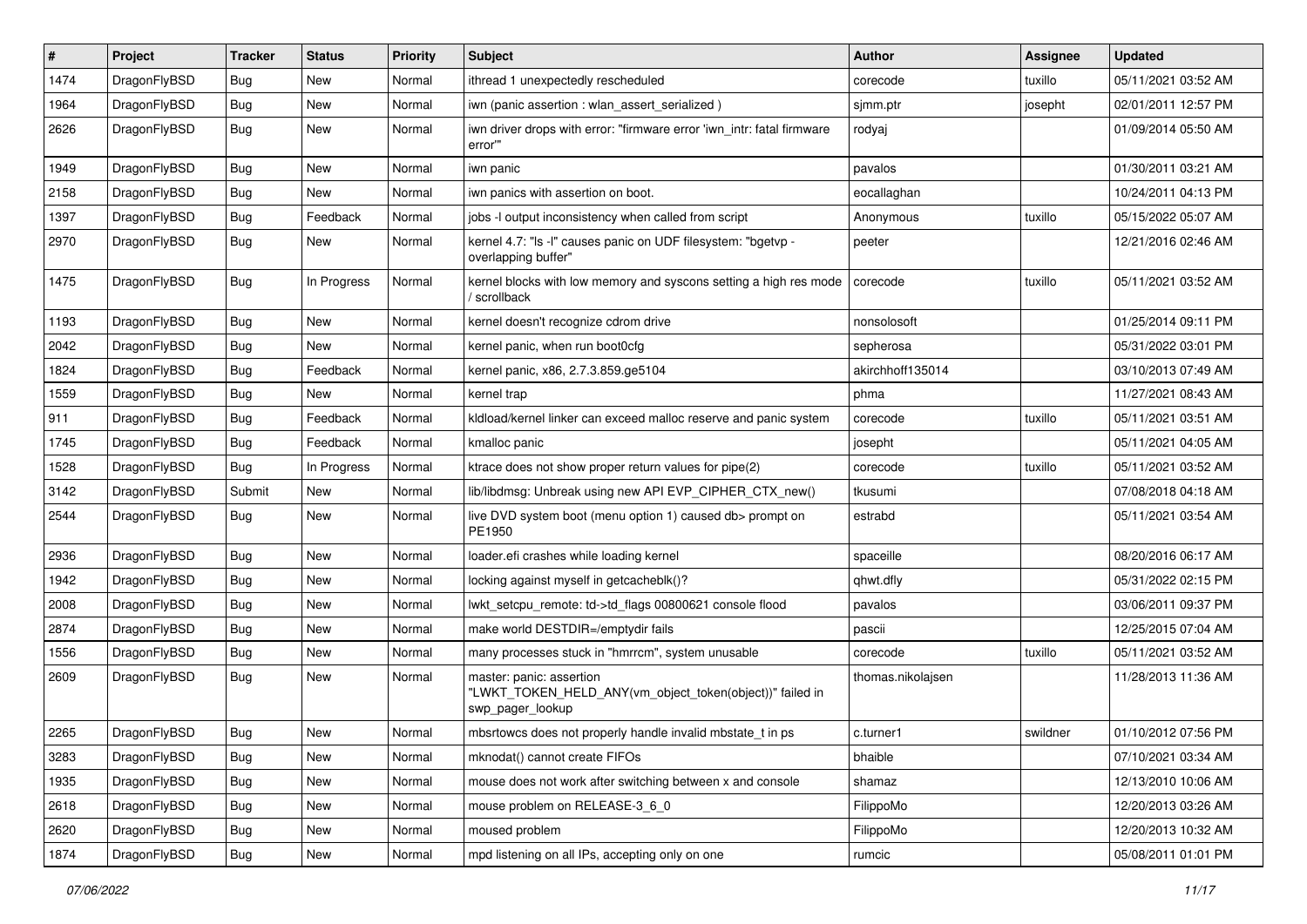| $\vert$ # | <b>Project</b> | <b>Tracker</b> | <b>Status</b> | Priority | <b>Subject</b>                                                                                                               | Author                 | Assignee  | <b>Updated</b>      |
|-----------|----------------|----------------|---------------|----------|------------------------------------------------------------------------------------------------------------------------------|------------------------|-----------|---------------------|
| 1030      | DragonFlyBSD   | Bug            | In Progress   | Normal   | msdosfs umount panic                                                                                                         | corecode               | tuxillo   | 05/11/2021 03:51 AM |
| 2687      | DragonFlyBSD   | Bug            | New           | Normal   | natacontrol software RAID in installer                                                                                       | csmelosky              |           | 06/22/2014 12:03 PM |
| 2324      | DragonFlyBSD   | <b>Bug</b>     | <b>New</b>    | Normal   | natacotrol support > 2TB not working even after the ftigeot patch                                                            | zenny                  |           | 03/03/2012 01:00 AM |
| 2549      | DragonFlyBSD   | Bug            | In Progress   | Normal   | netgraph7: Kernel page fault.                                                                                                | russiane39             | nant      | 05/10/2013 11:20 PM |
| 2104      | DragonFlyBSD   | <b>Bug</b>     | <b>New</b>    | Normal   | network configuration seg. fault on install CD                                                                               | navratil               |           | 07/26/2011 07:55 AM |
| 3225      | DragonFlyBSD   | <b>Bug</b>     | New           | Normal   | nfsd freeze when using gemu                                                                                                  | tse                    |           | 03/17/2020 11:52 AM |
| 2489      | DragonFlyBSD   | Bug            | New           | Normal   | nmalloc doesn't cache VA for allocations > 8KB                                                                               | vsrinivas              |           | 06/10/2014 05:51 AM |
| 2490      | DragonFlyBSD   | <b>Bug</b>     | New           | Normal   | nmalloc should color addresses to avoid cache bank conflictsw                                                                | vsrinivas              |           | 06/10/2014 05:51 AM |
| 2113      | DragonFlyBSD   | <b>Bug</b>     | New           | Normal   | nmalloc threaded program fork leak                                                                                           | vsrinivas              | vsrinivas | 08/11/2011 07:25 PM |
| 2890      | DragonFlyBSD   | <b>Bug</b>     | <b>New</b>    | Normal   | not able to boot usb installer on Toshiba Chromebook 2                                                                       | johnnywhishbone        |           | 02/22/2016 03:42 AM |
| 1101      | DragonFlyBSD   | <b>Bug</b>     | Feedback      | Normal   | ohci related panic                                                                                                           | polachok               |           | 05/11/2021 04:00 AM |
| 2013      | DragonFlyBSD   | Bug            | In Progress   | Normal   | oversized DMA request loop                                                                                                   | josepht                |           | 05/11/2021 04:06 AM |
| 2099      | DragonFlyBSD   | <b>Bug</b>     | New           | Normal   | page fault panic in vm system                                                                                                | pavalos                |           | 07/10/2011 08:51 AM |
| 1672      | DragonFlyBSD   | <b>Bug</b>     | Feedback      | Normal   | panic (trap 12) around btree search() in 2.4.1-RELEASE                                                                       | floid                  |           | 01/19/2015 03:36 AM |
| 1282      | DragonFlyBSD   | <b>Bug</b>     | Feedback      | Normal   | panic (trap 12) when booting SMP kernel on Atom 330 (dual core)                                                              | tomaz.borstnar         |           | 05/11/2021 04:00 AM |
| 3051      | DragonFlyBSD   | Bug            | <b>New</b>    | Normal   | panic DragonFly v4.8.1-RELEASE by mounting a malformed NTFS<br>image [12.000]                                                | open.source@ribose.com |           | 08/14/2017 03:20 AM |
| 3052      | DragonFlyBSD   | <b>Bug</b>     | <b>New</b>    | Normal   | panic DragonFly v4.8.1-RELEASE by mounting a malformed NTFS<br>image [64.000]                                                | open.source@ribose.com |           | 08/14/2017 03:22 AM |
| 3049      | DragonFlyBSD   | <b>Bug</b>     | <b>New</b>    | Normal   | panic DragonFly v4.8.1-RELEASE by mounting a malformed<br>msdosfs image [12.128]                                             | open.source@ribose.com |           | 08/14/2017 02:53 AM |
| 1826      | DragonFlyBSD   | <b>Bug</b>     | New           | Normal   | panic during boot: assertion so->so port  in tcp input                                                                       | ftigeot                |           | 05/15/2022 11:05 AM |
| 3036      | DragonFlyBSD   | <b>Bug</b>     | New           | Normal   | panic in icmp redirect start() ASSERT IN NETISR(0)                                                                           | tautolog               |           | 05/11/2017 07:27 PM |
| 1661      | DragonFlyBSD   | <b>Bug</b>     | In Progress   | Normal   | panic on password entry mount smb filesystem                                                                                 | vsrinivas              |           | 11/27/2021 08:29 AM |
| 2164      | DragonFlyBSD   | <b>Bug</b>     | <b>New</b>    | Normal   | panic on reboot from usb.                                                                                                    | eocallaghan            |           | 10/27/2011 09:29 AM |
| 1861      | DragonFlyBSD   | Bug            | New           | Normal   | panic via kprintf (lockmgr called in a hard section)                                                                         | vsrinivas              |           | 10/11/2010 12:56 AM |
| 2645      | DragonFlyBSD   | Bug            | New           | Normal   | panic with dsched fq and ioprio                                                                                              | jyoung15               |           | 02/20/2014 07:29 AM |
| 2369      | DragonFlyBSD   | <b>Bug</b>     | <b>New</b>    | Normal   | panic: Bad link elm 0xffffffe07edf6068 next->prev != elm                                                                     | jaydg                  |           | 08/15/2012 03:04 AM |
| 1818      | DragonFlyBSD   | <b>Bug</b>     | <b>New</b>    | Normal   | panic: Bad tailg NEXT (kqueue issue ?)                                                                                       | ftigeot                |           | 05/15/2022 11:40 AM |
| 2520      | DragonFlyBSD   | <b>Bug</b>     | <b>New</b>    | Normal   | panic: assertion "IS_SERIALIZED((ifp->if_serializer))" failed in<br>if default serialize assert at /usr/src/sys/net/if.c:437 | ano                    |           | 03/09/2013 12:14 AM |
| 3035      | DragonFlyBSD   | <b>Bug</b>     | New           | Normal   | panic: assertion "cpu $> = 0$ && cpu < ncpus" failed in netisr cpuport<br>at /usr/src/sys/net/netisr2.h:87                   | masu                   |           | 05/11/2017 01:24 AM |
| 2453      | DragonFlyBSD   | Bug            | New           | Normal   | panic: assertion "gd->gd_spinlocks == 0" failed                                                                              | Johannes.Hofmann       |           | 11/12/2012 12:54 PM |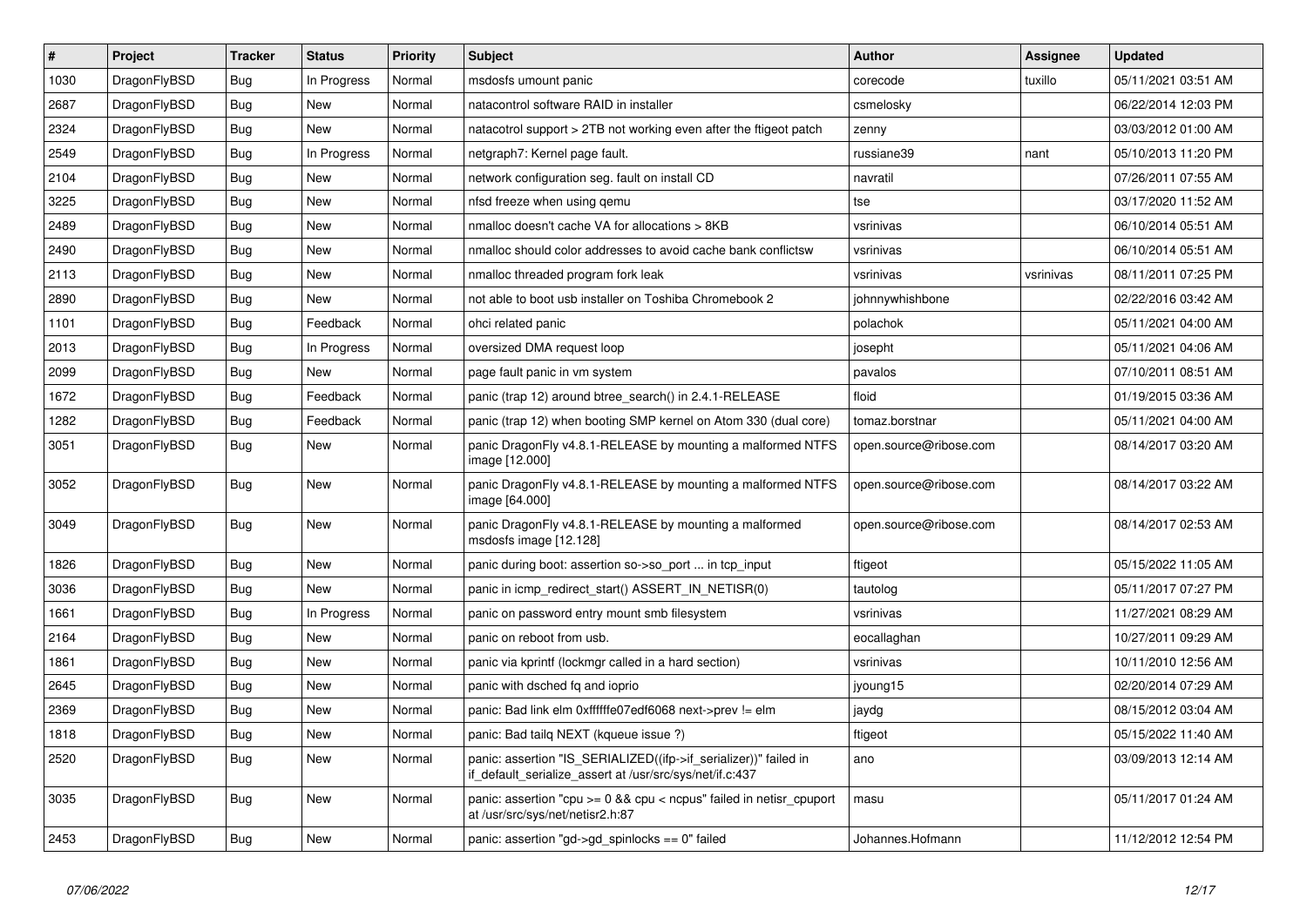| #    | Project      | <b>Tracker</b> | <b>Status</b> | <b>Priority</b> | <b>Subject</b>                                                                                                                                                                                    | <b>Author</b>     | Assignee  | <b>Updated</b>      |
|------|--------------|----------------|---------------|-----------------|---------------------------------------------------------------------------------------------------------------------------------------------------------------------------------------------------|-------------------|-----------|---------------------|
| 2353 | DragonFlyBSD | Bug            | In Progress   | Normal          | panic: assertion "gd->gd_spinlocks_wr == 0" failed in<br>bsd4 schedulerclock                                                                                                                      | jaydg             | alexh     | 11/28/2012 01:57 AM |
| 2436 | DragonFlyBSD | Bug            | New           | Normal          | panic: assertion "lp->lwp_qcpu == dd->cpuid" failed in<br>dfly_acquire_curproc                                                                                                                    | thomas.nikolajsen |           | 01/23/2013 11:07 AM |
| 2254 | DragonFlyBSD | Bug            | New           | Normal          | panic: assertion "ref < &td->td_toks_end" failed in lwkt_gettoken at<br>/usr/src/sys/kern/lwkt_token.c:588                                                                                        | eocallaghan       |           | 12/05/2011 10:21 PM |
| 2245 | DragonFlyBSD | <b>Bug</b>     | New           | Normal          | panic: assertion "ref < &td->td_toks_end" failed in lwkt_gettoken at<br>/usr/src/sys/kern/lwkt_token.c:588                                                                                        | juanfra684        |           | 11/22/2011 07:41 PM |
| 1917 | DragonFlyBSD | Bug            | <b>New</b>    | Normal          | panic: assertion: (RB_EMPTY(&ip->rec_tree) && (ip->flags &<br>HAMMER_INODE_XDIRTY) == 0)    (!RB_EMPTY(&ip->rec_tree)<br>&& (ip->flags & HAMMER_INODE_XDIRTY) != 0) in<br>hammer_flush_inode_done | qhwt.dfly         |           | 11/24/2010 03:23 AM |
| 2085 | DragonFlyBSD | Bug            | New           | Normal          | panic: assertion: (m->flags & PG_MAPPED) == 0 in<br>vm page free tog                                                                                                                              | vsrinivas         |           | 06/10/2011 07:48 AM |
| 1769 | DragonFlyBSD | Bug            | New           | Normal          | panic: assertion: _tp->tt_msg->tt_cpuid == mycpuid in<br>tcp_callout_active                                                                                                                       | pavalos           | sjg       | 05/15/2022 11:07 AM |
| 1448 | DragonFlyBSD | Bug            | Feedback      | Normal          | panic: assertion: tp->tt_msg->tt_cpuid == mycpuid in<br>tcp_callout_active tcp_output tcp_usr_send netmsg_pru_send<br>netmsg service tcpmsg service loop                                          | dillon            |           | 05/11/2021 04:00 AM |
| 1593 | DragonFlyBSD | <b>Bug</b>     | Feedback      | Normal          | panic: assertion: $ccb == ap > ap$ err $ccb$ in ahci put err $ccb$                                                                                                                                | ftigeot           | ftigeot   | 05/15/2022 05:09 AM |
| 1583 | DragonFlyBSD | Bug            | In Progress   | Normal          | panic: assertion: cursor->trans->sync_lock_refs > 0 in<br>hammer_recover_cursor                                                                                                                   | corecode          | tuxillo   | 05/11/2021 03:53 AM |
| 1218 | DragonFlyBSD | Bug            | In Progress   | Normal          | panic: assertion: error == 0 in hammer_start_transaction                                                                                                                                          | rumcic            |           | 05/11/2021 04:00 AM |
| 1913 | DragonFlyBSD | Bug            | New           | Normal          | panic: assertion: ip->flush state != HAMMER FST FLUSH in<br>hammer_flush_inode_core                                                                                                               | swildner          |           | 11/20/2010 05:27 PM |
| 1481 | DragonFlyBSD | Bug            | Feedback      | Normal          | panic: assertion: kva_p(buf) in soopt_from_kbuf (after ipfw pipe<br>show, 2.2.1-R)                                                                                                                | combiner          |           | 05/11/2021 04:01 AM |
| 1577 | DragonFlyBSD | Bug            | Feedback      | Normal          | panic: assertion: leaf->base.obj_id == ip->obj_id in<br>hammer_ip_delete_range                                                                                                                    | qhwt+dfly         |           | 05/11/2021 04:01 AM |
| 1944 | DragonFlyBSD | Bug            | New           | Normal          | panic: backing object 0xdea7b258 was somehow re-referenced<br>during collapse!                                                                                                                    | sepherosa         |           | 12/27/2010 02:06 AM |
| 2048 | DragonFlyBSD | Bug            | <b>New</b>    | Normal          | panic: ffs sync: rofs mod                                                                                                                                                                         | pavalos           |           | 04/12/2011 05:45 AM |
| 2370 | DragonFlyBSD | <b>Bug</b>     | New           | Normal          | panic: ffs valloc: dup alloc                                                                                                                                                                      | marino            | vsrinivas | 02/01/2013 09:28 AM |
| 1249 | DragonFlyBSD | <b>Bug</b>     | Feedback      | Normal          | panic: ffs_vfree: freeing free inode                                                                                                                                                              | rumcic            |           | 03/10/2013 05:13 AM |
| 3245 | DragonFlyBSD | Bug            | New           | Normal          | panic: free: guard1x fail, i915 load from loader.conf                                                                                                                                             | polachok          |           | 08/21/2020 10:36 AM |
| 2080 | DragonFlyBSD | <b>Bug</b>     | New           | Normal          | panic: lockmgr thrd_sleep: called from interrupt, ipi, or hard code<br>section                                                                                                                    | rumcic            |           | 05/30/2011 05:06 PM |
| 1634 | DragonFlyBSD | Bug            | New           | Normal          | panic: spin_lock: 0xe4ad1320, indefinitive wait!                                                                                                                                                  | elekktretterr     |           | 01/19/2015 03:21 AM |
| 1489 | DragonFlyBSD | Bug            | Feedback      | Normal          | panic: ufs_dirbad: bad dir                                                                                                                                                                        | rumcic            |           | 03/10/2013 04:34 AM |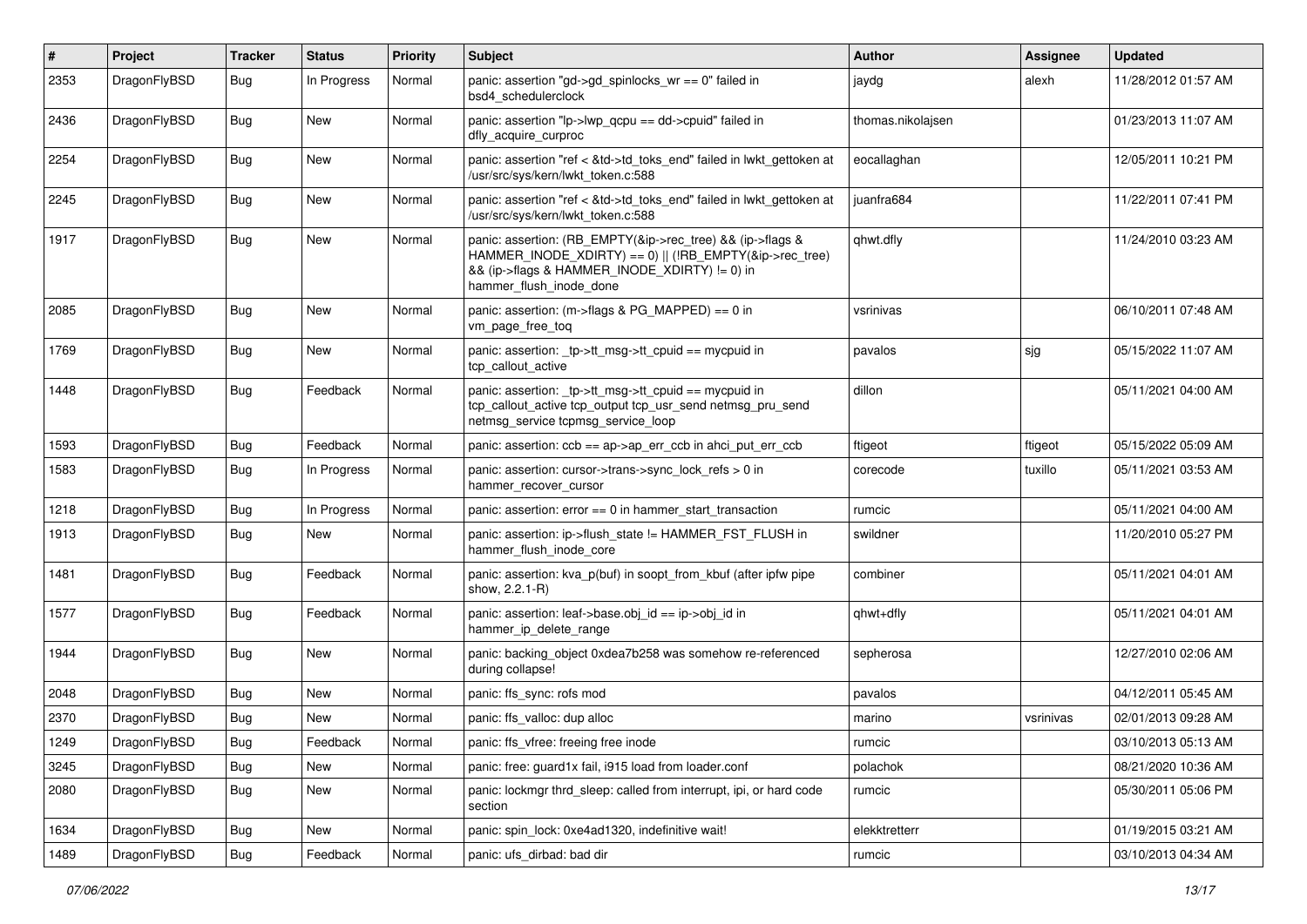| #    | Project      | <b>Tracker</b> | <b>Status</b> | <b>Priority</b> | Subject                                                                                                        | <b>Author</b>    | <b>Assignee</b> | <b>Updated</b>      |
|------|--------------|----------------|---------------|-----------------|----------------------------------------------------------------------------------------------------------------|------------------|-----------------|---------------------|
| 1969 | DragonFlyBSD | Bug            | New           | Normal          | pf-related network problem                                                                                     | pavalos          | lentferj        | 02/01/2011 06:57 PM |
| 2586 | DragonFlyBSD | Bug            | <b>New</b>    | Normal          | pf: "modulate" state seems problematic                                                                         | srussell         |                 | 09/25/2013 07:36 PM |
| 2075 | DragonFlyBSD | <b>Bug</b>     | New           | Normal          | pflogd on x86 64                                                                                               | fanch            |                 | 05/16/2011 04:04 PM |
| 847  | DragonFlyBSD | <b>Bug</b>     | Feedback      | Normal          | processes getting stuck on mount point                                                                         | corecode         | tuxillo         | 05/11/2021 03:50 AM |
| 1440 | DragonFlyBSD | Bug            | <b>New</b>    | Normal          | ptrace/gdb doesn't work after process blocks SIGTRAP                                                           | corecode         | tuxillo         | 05/11/2021 03:52 AM |
| 3238 | DragonFlyBSD | <b>Bug</b>     | New           | Normal          | race conditions when printing from vkernel console                                                             | piecuch          |                 | 05/19/2020 02:50 PM |
| 2045 | DragonFlyBSD | <b>Bug</b>     | New           | Normal          | ral(4): Fatal trap 12: page fault while in kernel mode (two panics)                                            | herrgard         |                 | 11/03/2011 05:34 PM |
| 2292 | DragonFlyBSD | Bug            | New           | Normal          | re interface with jumbo frames (mtu larger than 1500) hangs after<br>some traffic                              | Anonymous        |                 | 01/31/2012 12:11 AM |
| 2331 | DragonFlyBSD | Bug            | <b>New</b>    | Normal          | reading mouse mode from unopen file descriptor hangs mouse<br>driver                                           | phma             |                 | 03/14/2012 09:43 AM |
| 3170 | DragonFlyBSD | Bug            | <b>New</b>    | Normal          | repeatable nfsd crash                                                                                          | tse              |                 | 06/11/2020 05:52 AM |
| 3217 | DragonFlyBSD | <b>Bug</b>     | <b>New</b>    | Normal          | rescue tools: make install fails if rescue folder doesn't exist                                                | t dfbsd          |                 | 11/27/2019 08:16 PM |
| 1563 | DragonFlyBSD | <b>Bug</b>     | Feedback      | Normal          | reset(1) doesn't reset terminal to the defaults                                                                | hasso            |                 | 03/10/2013 04:17 AM |
| 901  | DragonFlyBSD | <b>Bug</b>     | Feedback      | Normal          | route show needs to get data from all cpus                                                                     | corecode         | tuxillo         | 05/11/2021 03:50 AM |
| 2199 | DragonFlyBSD | <b>Bug</b>     | New           | Normal          | screen segfaults if utmpx isn't present                                                                        | pavalos          |                 | 11/15/2011 10:52 PM |
| 3319 | DragonFlyBSD | <b>Bug</b>     | New           | Normal          | setproctitle() calls can change effect of later setproctitle() calls                                           | tonyc            |                 | 06/29/2022 06:10 PM |
| 2167 | DragonFlyBSD | <b>Bug</b>     | <b>New</b>    | Normal          | shutdown/reboot fails after uptime msq                                                                         | marino           |                 | 11/28/2011 03:01 AM |
| 1700 | DragonFlyBSD | Submit         | In Progress   | Normal          | skip boot2 menu on <enter></enter>                                                                             | Johannes.Hofmann | tuxillo         | 05/15/2022 08:35 AM |
| 2090 | DragonFlyBSD | <b>Bug</b>     | Feedback      | Normal          | snd_hda does not support headphone automute                                                                    | justin           |                 | 03/29/2012 08:03 PM |
| 2136 | DragonFlyBSD | <b>Bug</b>     | <b>New</b>    | Normal          | socketpair() doesn't free file descriptors on copyout failure                                                  | vsrinivas        |                 | 04/05/2013 09:13 AM |
| 2746 | DragonFlyBSD | <b>Bug</b>     | New           | Normal          | some fraction of xterms started from the xmonad window manager<br>get killed with SIGALRM                      | isenmann         | profmakx        | 12/28/2014 02:51 AM |
| 2067 | DragonFlyBSD | <b>Bug</b>     | <b>New</b>    | Normal          | sound/pcm: "play interrupt timeout, channel dead"                                                              | matthiasr        |                 | 05/11/2021 03:55 AM |
| 2055 | DragonFlyBSD | <b>Bug</b>     | <b>New</b>    | Normal          | ssh + IPV6 + bridge => connection freezes                                                                      | steve            |                 | 04/24/2011 07:13 PM |
| 2557 | DragonFlyBSD | <b>Bug</b>     | <b>New</b>    | Normal          | stock 3.4.1 kernel halts during booting if dm and dm_target_crypt<br>are loaded and RAID controller is present | phma             |                 | 05/12/2013 10:38 PM |
| 2297 | DragonFlyBSD | <b>Bug</b>     | New           | Normal          | strange NFS (client) error messages / problems                                                                 | Anonymous        |                 | 02/19/2012 02:59 PM |
| 1368 | DragonFlyBSD | Bug            | In Progress   | Normal          | suspend signal race?                                                                                           | qhwt+dfly        |                 | 05/11/2021 03:51 AM |
| 3209 | DragonFlyBSD | <b>Bug</b>     | New           | Normal          | svc has some minor bugs                                                                                        | arcade@b1t.name  |                 | 10/24/2019 09:08 AM |
| 2892 | DragonFlyBSD | <b>Bug</b>     | <b>New</b>    | Normal          | swap_pager:indefinite wait bufferf error                                                                       | Ihmwzy           |                 | 02/21/2016 10:32 PM |
| 2957 | DragonFlyBSD | <b>Bug</b>     | Feedback      | Normal          | swapoff -a followed by swapon -a doesn't give your swap back                                                   | neilb            |                 | 10/09/2016 04:17 AM |
| 3018 | DragonFlyBSD | <b>Bug</b>     | New           | Normal          | sys/bus/u4b/wlan/if_run.c:5464]: (style) Redundant condition                                                   | dcb              |                 | 04/11/2017 11:26 AM |
| 3021 | DragonFlyBSD | <b>Bug</b>     | In Progress   | Normal          | sys/dev/drm/i915/i915_gem_stolen.c:115]: (error) Signed integer<br>overflow for expression '65535<<20'         | dcb              |                 | 04/11/2017 12:46 PM |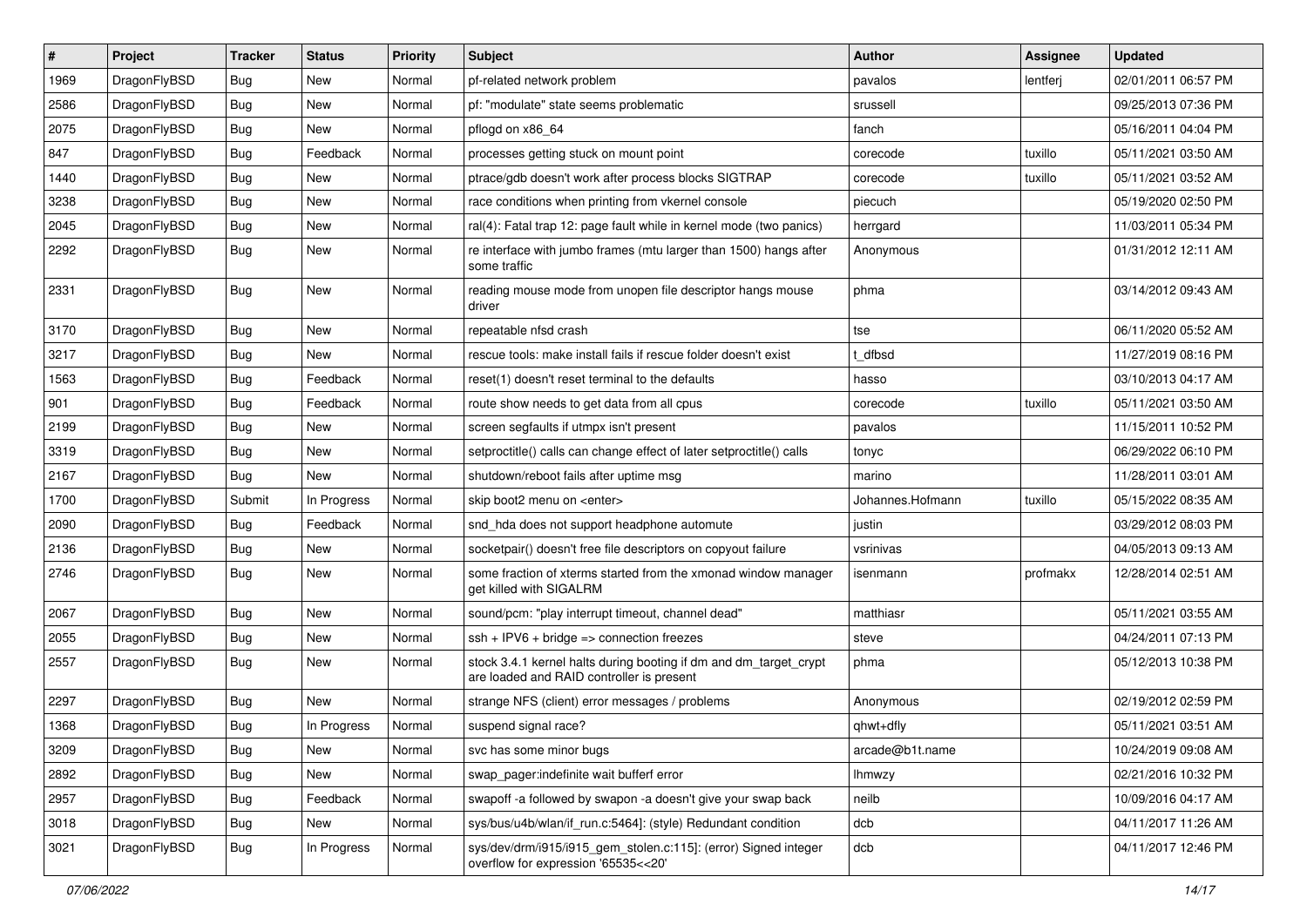| $\sharp$ | Project      | <b>Tracker</b> | <b>Status</b> | <b>Priority</b> | <b>Subject</b>                                                      | Author             | Assignee  | <b>Updated</b>      |
|----------|--------------|----------------|---------------|-----------------|---------------------------------------------------------------------|--------------------|-----------|---------------------|
| 3022     | DragonFlyBSD | <b>Bug</b>     | New           | Normal          | sys/dev/netif/ath/ath/if_ath.c:2142: strange bitmask?               | dcb                |           | 04/11/2017 11:49 AM |
| 3076     | DragonFlyBSD | <b>Bug</b>     | <b>New</b>    | Normal          | sys/dev/netif/ig_hal/e1000_ich8lan.c:1594: sanity checking mixup?   | dcb                |           | 10/11/2017 01:58 AM |
| 3025     | DragonFlyBSD | <b>Bug</b>     | <b>New</b>    | Normal          | sys/dev/powermng/powernow/powernow.c:284: bad comparison?           | dcb                |           | 09/23/2017 07:45 AM |
| 2248     | DragonFlyBSD | <b>Bug</b>     | New           | Normal          | sysctl panic                                                        | pavalos            |           | 11/23/2011 06:23 PM |
| 731      | DragonFlyBSD | <b>Bug</b>     | <b>New</b>    | Normal          | system freeze on "slice too large"                                  | corecode           | tuxillo   | 06/25/2022 04:01 AM |
| 3252     | DragonFlyBSD | <b>Bug</b>     | New           | Normal          | tcsetattr/tcgetattr set errno incorrectly on non-TTY                | tonyc              |           | 10/26/2020 09:34 PM |
| 3196     | DragonFlyBSD | <b>Bug</b>     | New           | Normal          | test issue after redmine upgrade (2)                                | tuxillo            |           | 07/05/2019 04:33 AM |
| 3184     | DragonFlyBSD | <b>Bug</b>     | New           | Normal          | tsleep(9) return value when PCATCH specified                        | tkusumi            |           | 04/03/2019 06:49 AM |
| 742      | DragonFlyBSD | <b>Bug</b>     | In Progress   | Normal          | umount problems with multiple mounts                                | corecode           | tuxillo   | 06/25/2022 04:02 AM |
| 3239     | DragonFlyBSD | <b>Bug</b>     | New           | Normal          | unable to SIGKILL glitched emacs                                    | piecuch            |           | 05/26/2020 03:30 AM |
| 2708     | DragonFlyBSD | <b>Bug</b>     | New           | Normal          | unable to send TCP nor UDP on age(4) interface                      | dermiste           |           | 05/11/2021 03:54 AM |
| 3282     | DragonFlyBSD | <b>Bug</b>     | <b>New</b>    | Normal          | unexpected errno value from fopen()                                 | bhaible            |           | 07/10/2021 03:34 AM |
| 3206     | DragonFlyBSD | Submit         | New           | Normal          | update psm/kbd to FreeBSD 12.0 code                                 | htse               |           | 10/05/2019 03:49 PM |
| 2224     | DragonFlyBSD | <b>Bug</b>     | New           | Normal          | v2.13.0.291.gaa7ec - Panic on fq while installing world             | tuxillo            |           | 11/18/2011 01:40 AM |
| 2493     | DragonFlyBSD | Bug            | <b>New</b>    | Normal          | vidcontrol: invalid video mode name                                 | Svarov             |           | 01/24/2013 09:55 AM |
| 2577     | DragonFlyBSD | <b>Bug</b>     | New           | Normal          | virtio-blk iops performance is cpu limited on high end devices      | $g$ js $278$       | vsrinivas | 08/01/2013 02:28 PM |
| 1429     | DragonFlyBSD | <b>Bug</b>     | Feedback      | Normal          | vkernel bug - "mfree: m->m_nextpkt != NULL"                         | dillon             |           | 05/11/2021 04:00 AM |
| 2154     | DragonFlyBSD | Bug            | New           | Normal          | vkernel copyout() doesn't return EFAULT on error                    | vsrinivas          |           | 10/20/2011 03:53 AM |
| 1850     | DragonFlyBSD | <b>Bug</b>     | New           | Normal          | volume-add on hammer root fs panic                                  | Johannes.Hofmann   |           | 04/18/2019 04:27 AM |
| 3089     | DragonFlyBSD | <b>Bug</b>     | In Progress   | Normal          | vtnet(4) - disable TCP checksum offload by default                  | jlane              | vadaszi   | 05/11/2021 04:14 AM |
| 1921     | DragonFlyBSD | Bug            | In Progress   | Normal          | we miss mlockall                                                    | alexh              | tuxillo   | 06/18/2022 04:08 AM |
| 243      | DragonFlyBSD | <b>Bug</b>     | Feedback      | Normal          | weird behavior in the shell                                         | swildner           |           | 05/31/2022 02:51 PM |
| 3231     | DragonFlyBSD | Bug            | New           | Normal          | wifi drops on 5.8                                                   | tse                |           | 04/06/2020 05:08 AM |
| 1941     | DragonFlyBSD | <b>Bug</b>     | New           | Normal          | wlan config crash                                                   | abandon.every.hope |           | 12/24/2010 07:54 PM |
| 2412     | DragonFlyBSD | <b>Bug</b>     | <b>New</b>    | Normal          | wlan0 fails to get address via dhclient                             | nonsolosoft        |           | 08/30/2012 05:55 AM |
| 2840     | DragonFlyBSD | Bug            | New           | Normal          | wrong voltage is reported                                           | yellowrabbit2010   |           | 09/11/2015 06:09 PM |
| 3219     | DragonFlyBSD | <b>Bug</b>     | New           | Normal          | x11/xorg port can not be build                                      | <b>UlasSAYGIN</b>  |           | 03/31/2020 08:57 AM |
| 1387     | DragonFlyBSD | <b>Bug</b>     | Feedback      | Normal          | zero-size malloc and ps: kvm_getprocs: Bad address                  | qhwt+dfly          |           | 05/11/2021 04:00 AM |
| 2657     | DragonFlyBSD | <b>Bug</b>     | New           | High            | Needs acl to migrate our servers                                    | ferney             |           | 03/31/2014 11:37 AM |
| 2930     | DragonFlyBSD | <b>Bug</b>     | New           | High            | 'objcache' causes panic during 'nfs_readdir'                        | tofergus           |           | 07/26/2016 01:09 PM |
| 2825     | DragonFlyBSD | <b>Bug</b>     | <b>New</b>    | High            | 3x dhclient = hanging system (objcache exhausted)                   | jaccovonb          | sepherosa | 05/11/2021 03:55 AM |
| 2117     | DragonFlyBSD | <b>Bug</b>     | New           | High            | ACPI and/or bce(4) problem with 2.11.0.673.g0d557 on HP DL380<br>G6 | pauska             |           | 08/22/2011 10:15 AM |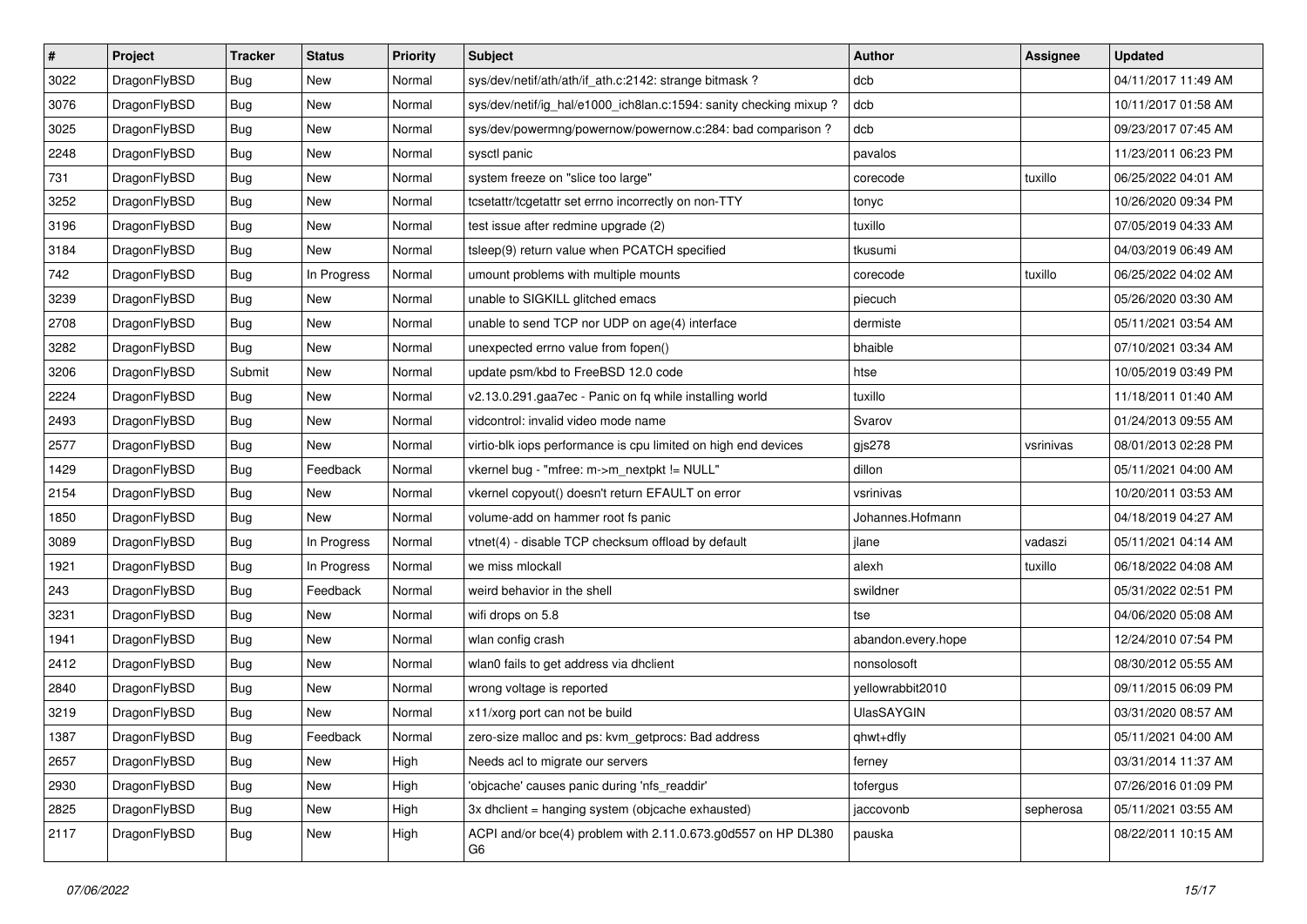| $\vert$ # | Project      | <b>Tracker</b> | <b>Status</b> | <b>Priority</b> | <b>Subject</b>                                                                                                                                              | <b>Author</b>     | Assignee | <b>Updated</b>      |
|-----------|--------------|----------------|---------------|-----------------|-------------------------------------------------------------------------------------------------------------------------------------------------------------|-------------------|----------|---------------------|
| 2870      | DragonFlyBSD | Bug            | <b>New</b>    | High            | Broken text and icons when glamor acceleration is used                                                                                                      | 375gnu            | ftigeot  | 01/31/2016 12:13 AM |
| 1198      | DragonFlyBSD | Bug            | <b>New</b>    | High            | DDB loops panic in db read bytes                                                                                                                            | corecode          | tuxillo  | 05/11/2021 03:51 AM |
| 2495      | DragonFlyBSD | Bug            | <b>New</b>    | High            | DFBSD v3.3.0.960.g553fe7 - ocnt != 0" failed in<br>prop_object_release                                                                                      | tuxillo           |          | 05/31/2022 04:08 PM |
| 3124      | DragonFlyBSD | <b>Bug</b>     | <b>New</b>    | High            | DragonFlyBSD 5.0.2 with Hammer2 with UEFI install doesn't boot                                                                                              | wiesl             |          | 06/18/2019 05:07 AM |
| 3266      | DragonFlyBSD | <b>Bug</b>     | <b>New</b>    | High            | Filesystems broken due to "KKASSERT(count &<br>TOK COUNTMASK);"                                                                                             | tkusumi           |          | 03/15/2021 01:21 PM |
| 2638      | DragonFlyBSD | Bug            | Feedback      | High            | Fix machdep.pmap_mmu_optimize                                                                                                                               | tuxillo           |          | 05/11/2021 04:07 AM |
| 3205      | DragonFlyBSD | Bug            | Feedback      | High            | Go compiler net test failing                                                                                                                                | t dfbsd           | tuxillo  | 05/10/2021 02:45 AM |
| 1831      | DragonFlyBSD | Bug            | Feedback      | High            | HAMMER "malloc limit exceeded" panic                                                                                                                        | eocallaghan       | dillon   | 06/04/2022 04:38 AM |
| 2347      | DragonFlyBSD | <b>Bug</b>     | Feedback      | High            | Hammer PFSes destroy does not give back full space allocated to<br><b>PFS</b>                                                                               | sgeorge           |          | 07/19/2012 01:11 AM |
| 3194      | DragonFlyBSD | <b>Bug</b>     | <b>New</b>    | High            | Hammer kernel crash on mirror-stream of PFS after upgrade<br>(assertion "cursor->flags &<br>HAMMER_CURSOR_ITERATE_CHECK" failed in<br>hammer btree iterate) | Anonymous         |          | 06/29/2019 01:32 PM |
| 2915      | DragonFlyBSD | <b>Bug</b>     | <b>New</b>    | High            | Hammer mirror-copy problem                                                                                                                                  | t dfbsd           |          | 08/25/2016 05:28 AM |
| 3129      | DragonFlyBSD | <b>Bug</b>     | <b>New</b>    | High            | Kernel panic with 5.2.0 on A2SDi-4C-HLN4F                                                                                                                   | stateless         |          | 04/24/2018 12:50 AM |
| 2421      | DragonFlyBSD | Bug            | New           | High            | Kernel panic: vm_fault: page 0xc0f70000 not busy!                                                                                                           | lentferj          |          | 10/03/2012 08:16 AM |
| 2396      | DragonFlyBSD | Bug            | Feedback      | High            | Latest 3.1 development version core dumps while destroying master<br><b>PFS</b>                                                                             | sgeorge           |          | 01/23/2013 04:10 PM |
| 3111      | DragonFlyBSD | Bug            | In Progress   | High            | Mouse lags every second heavily under X11                                                                                                                   | mneumann          |          | 12/12/2017 09:46 PM |
| 2828      | DragonFlyBSD | <b>Bug</b>     | New           | High            | On AMD APUs and Bulldozer CPUs, the machdep.cpu_idle_hlt<br>sysctl should be 3 by default                                                                   | vadaszi           | vadaszi  | 05/11/2021 04:07 AM |
| 2071      | DragonFlyBSD | <b>Bug</b>     | <b>New</b>    | High            | Panic on assertion: (int)(flg->seq - seq) > 0 in hammer_flusher_flush<br>after inode error                                                                  | vsrinivas         |          | 06/12/2011 07:59 AM |
| 884       | DragonFlyBSD | <b>Bug</b>     | In Progress   | High            | Performance/memory problems under filesystem IO load                                                                                                        | hasso             |          | 05/11/2021 03:50 AM |
| 3240      | DragonFlyBSD | Bug            | New           | High            | compile error because of openssl with /usr/dports/security/rhash for<br>mysql 8 install                                                                     | <b>UlasSAYGIN</b> |          | 06/04/2020 08:05 AM |
| 2547      | DragonFlyBSD | <b>Bug</b>     | <b>New</b>    | High            | crashed while doing a dry run of pkg rolling-replace                                                                                                        | phma              |          | 04/18/2013 10:40 PM |
| 2140      | DragonFlyBSD | <b>Bug</b>     | <b>New</b>    | High            | hammer_io_delallocate panic with 'duplicate entry' message                                                                                                  | ttw               |          | 10/07/2011 12:22 PM |
| 2736      | DragonFlyBSD | <b>Bug</b>     | <b>New</b>    | High            | kernel panics on acpi timer probe function                                                                                                                  | cnb               |          | 05/11/2021 03:55 AM |
| 1185      | DragonFlyBSD | Bug            | <b>New</b>    | High            | need a tool to merge changes into /etc                                                                                                                      | wa1ter            |          | 02/18/2014 06:02 AM |
| 2296      | DragonFlyBSD | Bug            | In Progress   | High            | panic: assertion "m->wire_count > 0" failed                                                                                                                 | thomas.nikolajsen |          | 08/30/2012 06:09 AM |
| 1920      | DragonFlyBSD | <b>Bug</b>     | <b>New</b>    | High            | system hangs                                                                                                                                                | zhtw              |          | 11/22/2010 08:59 AM |
| 599       | DragonFlyBSD | <b>Bug</b>     | <b>New</b>    | Urgent          | 1.9.0 reproducable panic                                                                                                                                    | pavalos           |          | 12/22/2010 01:08 AM |